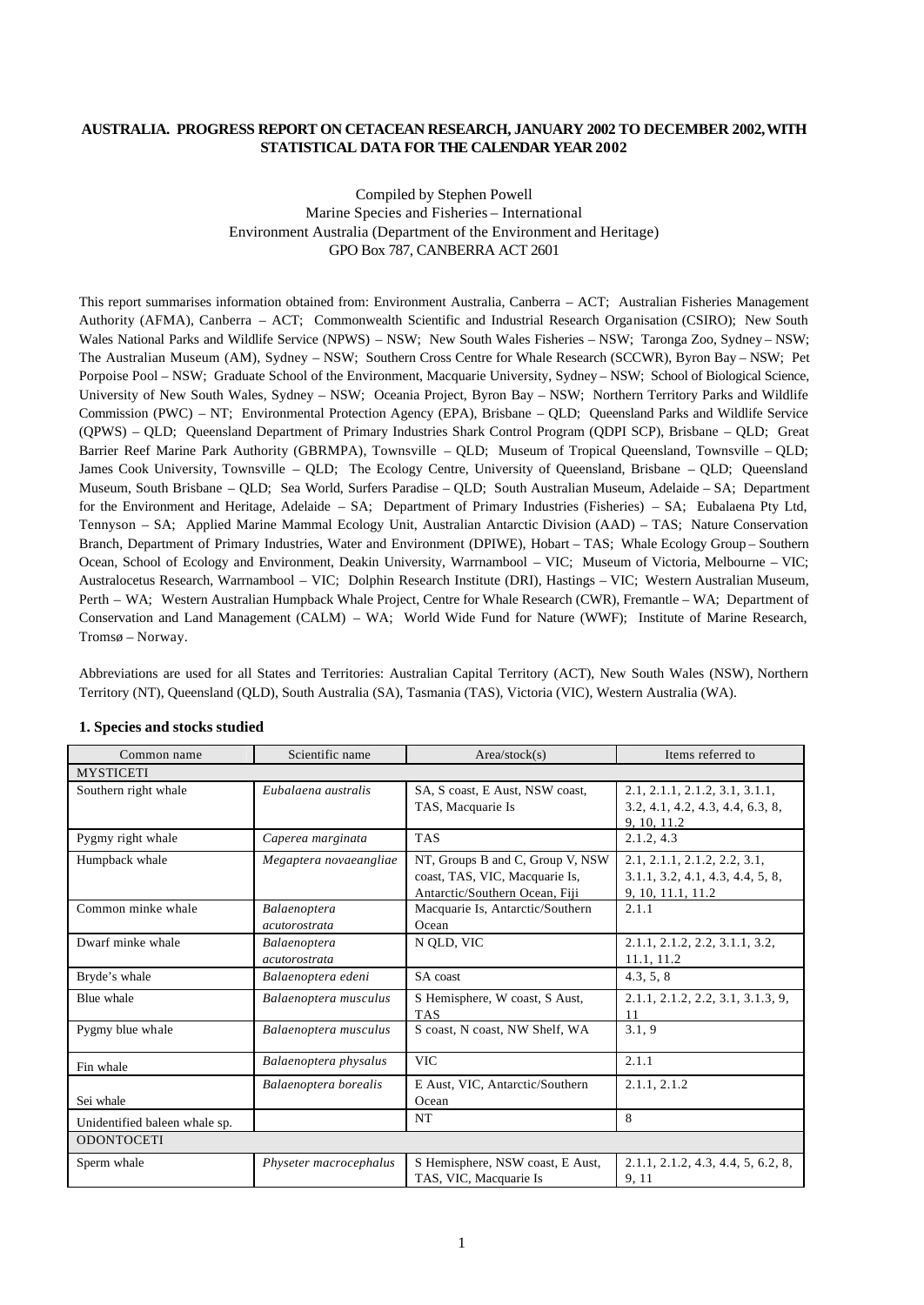| Common name                     | Scientific name               | Area/stock(s)                                               | Items referred to                                        |
|---------------------------------|-------------------------------|-------------------------------------------------------------|----------------------------------------------------------|
| Pygmy sperm whale               | Kogia breviceps               | NSW coast, QLD coast                                        | 4.3.8                                                    |
| Pygmy / dwarf sperm whale sp.   | Kogia sp.                     | Timor Sea                                                   | 2.1.1                                                    |
| Long-finned pilot whale         | Globicephala melas            | S Hemisphere, TAS, Macquarie Is                             | 2.1.2, 4.3, 8                                            |
| Short-finned pilot whale        | Globicephala<br>macrorhynchus | WA coast, QLD coast                                         | 2.1.1, 4.3                                               |
| Pilot whale sp.                 | Globicephala sp.              | E Aust, SA coast, VIC                                       | 2.1.1, 2.1.2, 4.3, 5, 8                                  |
| Killer whale                    | Orcinus orca                  | Aust, E Aust, TAS, Macquarie Is,<br>Antarcic/Southern Ocean | 2.1.1, 2.1.2, 2.2, 3.1.1, 3.2,<br>11.1                   |
| False killer whale              | Pseudorca crassidens          | S Hemisphere, NSW coast                                     | 8                                                        |
| Melon-headed whale              | Peponocephala electra         | Timor Sea, NSW coast                                        | 2.1.1, 8                                                 |
| Andrew's beaked whale           | Mesoplodon bowdoini           | S Hemisphere                                                | 4.3.8                                                    |
| Arnoux's beaked whale           | Berardius arnuxii             | NSW coast                                                   | 4.3, 4.4, 8                                              |
| Blainsville's beaked whale      | Mesoplodon densirostris       | NSW coast                                                   | 4.3, 4.4, 8                                              |
| Cuvier's beaked whale           | Ziphius cavirostris           | OLD coast                                                   | 4.3                                                      |
| Gray's beaked whale             | Mesoplodon grayi              | S Hemisphere, NSW coast, TAS,<br>Macquarie Is               | 2.1.2, 4.3, 4.4, 8                                       |
| Strap-toothed beaked whale      | Mesoplodon layardii           | VIC coast                                                   | 4.3                                                      |
| Indo-Pacific humpback dolphin   | Sousa chinensis               | NT, QLD coast                                               | 4.3, 7, 7.1, 8, 11.1                                     |
| Southern right whale dolphin    | Lissodelphis peronii          | Antarctic/Southern Ocean                                    | 2.1.1                                                    |
| Hourglass dolphin               | Lagenorhynchus                | Antarctic/Southern Ocean                                    | 2.1.1                                                    |
| Common bottlenose dolphin       | Tursiops truncatus            | E Aust, TAS, SA coast, Timor Sea                            | 2.1, 2.1.1, 2.1.2, 4.1, 4.2, 4.3,<br>5, 7.1, 8, 9        |
| Indo-Pacific bottlenose dolphin | Tursiops aduncus              | VIC, NSW coast, QLD, SA coast,<br>Timor Sea                 | 2.1.1, 3.1.1, 4.1, 4.2, 4.3, 5,<br>7.1, 7.2, 8, 10, 11.1 |
| Bottlenose dolphin sp.          | Tursiops sp.                  | OLD coast                                                   | 4.3, 7.1                                                 |
| Risso's dolphin                 | Grampus griseus               | E Aust, TAS                                                 | 2.1.2, 4.3                                               |
| Striped dolphin                 | Stenella caeruleoalba         | WA coast, OLD coast                                         | 2.1.1, 4.3                                               |
| Spinner dolphin                 | Stenella coeruleoalba         | E Aust, Timor Sea, Fiji                                     | 2.1.1, 2.1.2                                             |
| Common dolphin                  | Delphinus delphis             | NSW coast, E Aust, QLD coast, SA<br>coast, TAS              | 2.1.2, 4.2, 4.3, 5, 7.1, 8                               |
| Irrawaddy dolphin               | Orcaella brevirostris         | QLD coast                                                   | 9, 11.1                                                  |
| Unidentified dolphin sp.        | Delphinidae sp.               | SA coast. Timor Sea                                         | 2.1.1, 4.3, 5, 8                                         |

## **2. Sightings data**

*2.1 Field work*

## **2.1.1 SYSTEMATIC**

## Various cetaceans – Southern Ocean

The Southern Ocean Cetacean Ecosystem Program (SOCEP) participated in one Antarctic marine science voyage (Voyage 7: 26 January – 8 March 2002), combining a cetacean visual survey during daylight hours with passive acoustic survey (sonobuoys) all hours, on board the Australian Antarctic research vessel *Aurora Australis*. The primary science activities of the voyage were description and measurements of sea ice, glacier ice and linked oceanographic processes around the Amery Ice Shelf in the Prydz Bay region of East Antarctica. While these regions often contain considerable numbers of Minke and Killer whales, whale numbers were low on this voyage.

Results: 144 cetacean sightings were made on effort, totalling 319 animals: undetermined Minke whale (45 sightings of n=78 individuals), unidentified whale (20, n=25), Humpback whale (18, n=40, plus 2 like Humpback), Common minke whale (16, n=50, plus 9 probably Minke), Killer whale  $(8, n=37, p$ lus 2 like Killer), unidentified small whale  $(5, n=6)$ , Hourglass dolphin (4, n=31, plus 2 like Hourglass), unidentified large whale (n=4), Sei whale (3, n=5, plus 3 like Sei), Southern right whale dolphin  $(3, n=19)$ , like Hourglass dolphin  $(n=2)$ , unidentified dolphin  $(1, n=2)$ , unidentified midsized whale  $(n=1)$ , unidentified small cetacean  $(1, n=2)$ .

Minke whales were the most numerous baleen whale encountered on effort, while Killer whales were the most numerous odontocetes. Sightings of note: 5 February: 19 Humpback groups (many in pairs) and 1 Minke group; 17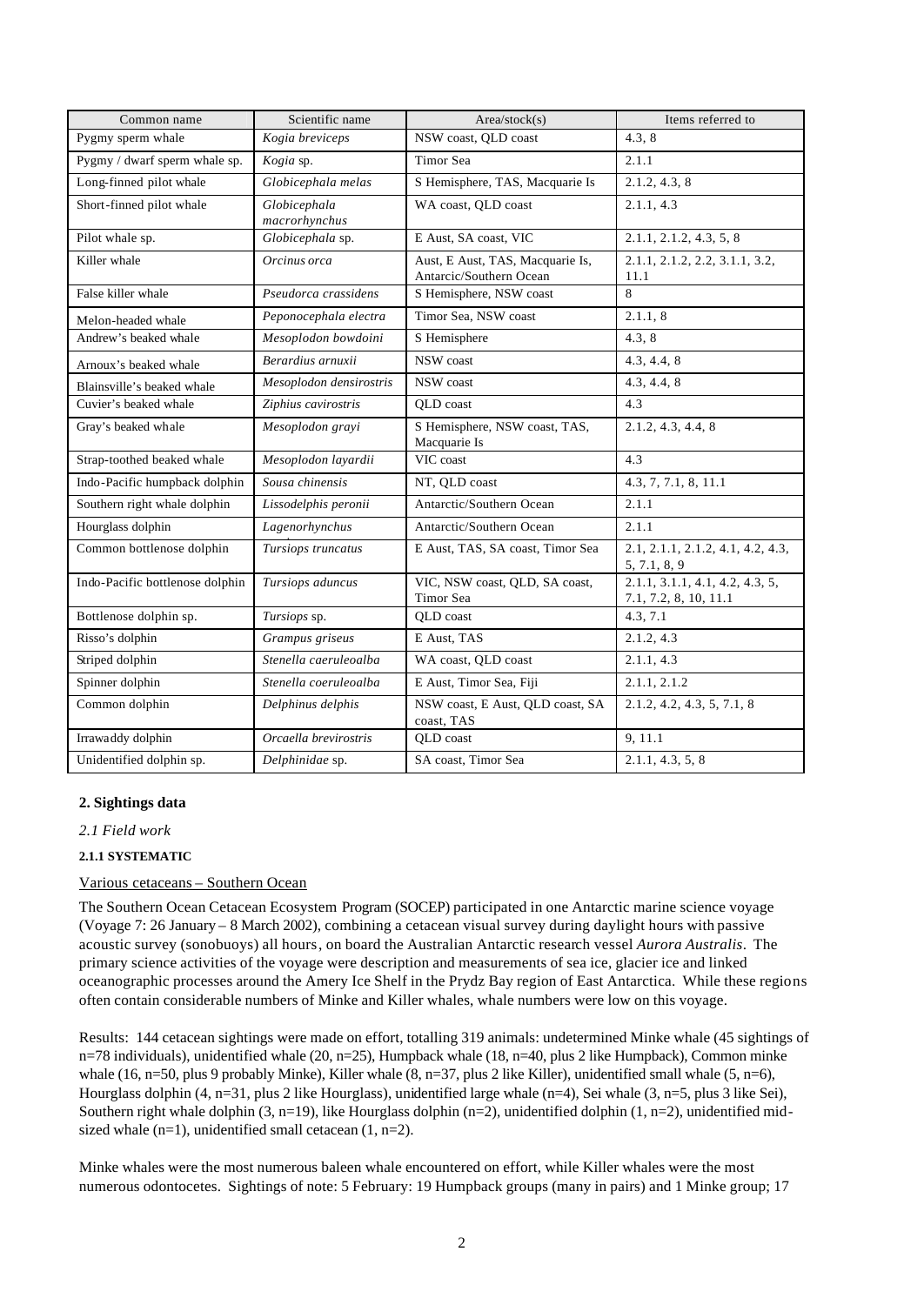February: 7 Minke (or Minke-like) groups and 3 Killer whale groups (one group observed attacking a Minke whale); 23 February: 12 Minke groups (some "like" or "undetermined").

## Humpback whale – Cape Byron, NSW

The Cape Byron Whale Research Project (David Paton, SCCWR) continued in June-July 2002. This study of the migration patterns, distribution, abundance and behaviour of Humpback whales was undertaken both from land and from a small vessel, for visual and acoustic tracking, ID photographs and skin samples.

The land-based component used a theodolite interfaced with a lap top computer to position and track whales as they migrated past the coast, 17 June – 20 July 2002. This coincides with the timing of the peak recorded catch by the Byron Bay whaling station, which operated 1954-1962. The survey period was longer than previous years (up from 2 weeks to 5 weeks). The increase was to determine whether the original survey period was in fact the peak of the Humpback northern migration at Cape Byron, as well as to add to the information in the current data set. The research was collaborative: coordinated by the SCCWR at Southern Cross University and undertaken with Newcastle University, the University of Queensland and the NSW NPWS. Results:

| Date                         | Survey hours  | $#$ Pods                      | # Whales | Av Pod Size | # Observed during standard<br>survey period $(22 \text{ Jun} - 6 \text{ Jul})$ |
|------------------------------|---------------|-------------------------------|----------|-------------|--------------------------------------------------------------------------------|
| $17$ June $-20$<br>July 2002 | 254hrs 44mins | 494<br>$(range-1-$<br>34/day) | 906      | 1.83        | 567<br>$(573 \text{ in } 2001)^*$                                              |

\* Figures are slightly down from 2001 data, however these figures are raw data only and have not been standardised for sightings per effort, nor have sighting conditions yet been taken into consideration.

The vessel-based photo-identification survey was designed to identify individual animals from fluke and lateral body colouration patterns and markings (and the opportunistic collection of sloughed skin for DNA analysis). Results:

| Survey<br>Hours     | Time with<br>whales    | $#$ Pods | # Whales* | # Individuals ID-ed<br>by fluke photo | # Skin samples<br>(sloughed) |
|---------------------|------------------------|----------|-----------|---------------------------------------|------------------------------|
| $185$ hrs $53$ mins | 82hrs 32 mins<br>(44%) |          | 285       | 169<br>(59%)                          | 174                          |

\* A number of other cetacean species were also observed, including confirmed sightings of Common bottlenose dolphins and Common dolphins.

Acoustic monitoring of whales passing Cape Byron (Dr Mike Noad, University of Queensland, in collaboration with Eric Kniest, University of Newcastle) involved three hydrophone buoys anchored offshore to make multi-channel recordings of Humpback songs. Results: Approximately 78 hours of recordings were collected, more than half using the array of three hydrophones which allowed singers to be tracked past the Cape acoustically. Surveying students from the University of Newcastle collected visual spatial data on the singers and compared these positions with the acoustic positions as part of a final year research project.

Also in NSW, at Cape Solander, the NPWS supported a land-based sighting survey of Humpback whales on their northern migration. No results are available yet.

## Humpback whale – Hervey Bay, QLD

The Oceania Project conducted the 11<sup>th</sup> year of fieldwork of a long-term survey of Humpback whales in Hervey Bay. Boundaries of the survey area are Rooneys Point, Fairway Buoy, Coongul Creek and W coast of Fraser Is within the Whale Management & Monitoring Area of the Hervey Bay Marine Park. The survey, undertaken in conjunction and collaboration with the QLD EPA, was from a 12m vessel for 59 days (10 August – 18 October 2002). Results:

| Survey<br>Hours | # $Pods*$ | # Whales | $\#$ ID photographs <sup>**</sup> | Behavioural<br>recordings            | # Samples                   |
|-----------------|-----------|----------|-----------------------------------|--------------------------------------|-----------------------------|
| $472$ hrs       | 407       | 947      | 5004                              | 15hrs DV video<br>2hrs DAT whalesong | 247 sloughed skin<br>faecal |

\* Systematic observational data of pods included date, time, GPS positions, number of individuals, composition & behaviour.

\*\* Ventral flukes, lateral body colouration patterns and left and right dorsals.

## Humpback whale – Peregian Beach, QLD

The Humpback whale acoustic collaboration group (HARC) conducted a pilot study at Peregian Beach, SE QLD,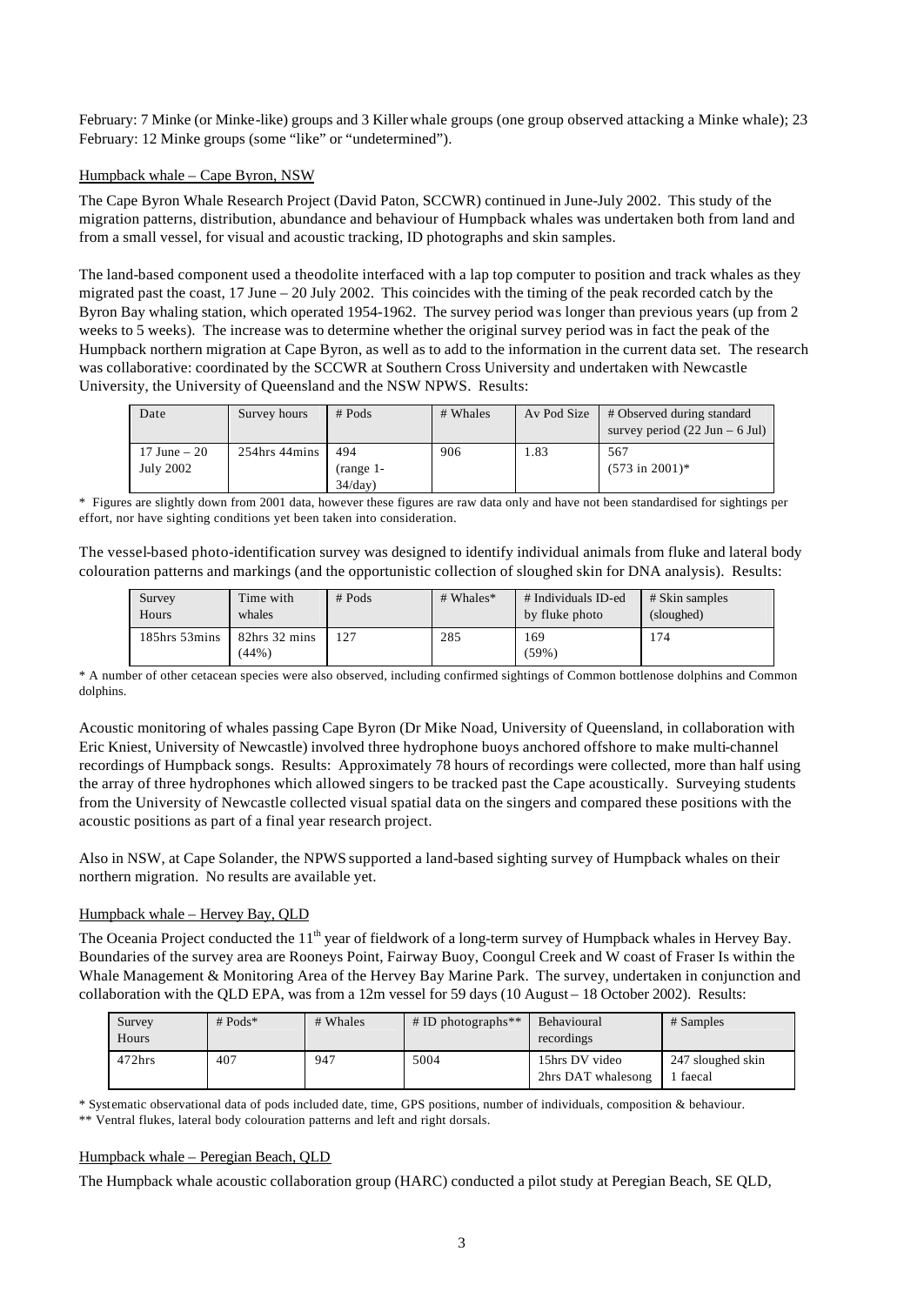using visual and acoustic tracking integrated in real-time, boat-based photo IDs and biopsies. This will allow the animals to be sexed and may provide valuable life history data when photos are compared with others in E Aust catalogues. Land-based observations occurred from Emu Mt., over 26 full days and 10 part days. Results:

| Date                     | Survey hours | $#$ Pods             |
|--------------------------|--------------|----------------------|
| 14 Sep $-26$ Oct<br>2002 | 331hrs       | 459 $(0-31$ per day) |

Fifteen days of boat time were dedicated to on-water observations. The main aim was for acoustics operators and Emu Mt observers to direct the boat to pods of singing and non-singing whales and, once there, for the boat team to collect behavioural information on the pods and take opportunistic identification photos. Results:

| Date                                         | Survey time | $#$ Pods | # Whales* | $#$ ID photos               | $# \tBiopsis**$ |
|----------------------------------------------|-------------|----------|-----------|-----------------------------|-----------------|
| 14 September $-26$   15 days<br>October 2002 |             | 42       | 91        | 44 (including 5<br>singers) |                 |

\* 6 non-singing lone adults, 6 lone singing adults, 4 pods of 2 adults of unknown sex/status, 10 female-calf pairs, 4 pods of 3 adults of unknown sex/status, 4 female, calf, escort trios, 1 female, calf, singer trio, 2 pods of 4 adults of unknown sex/status, 1 female, calf, escort, singer quartet, 2 pods of 5 adults of unknown sex/status.

\*\* 6 biopsy shots were attempted including 5 hits and 1 miss, but only 1 successfully collected a sample of skin. The head of the biopsy dart broke off twice. Of the 5 hits, the whale reacted on 3 occasions (single peduncle slap or tail swish) and did not react on the other 2 occasions.

## Humpback whale – N Stradbroke Island, QLD

Robert and Patricia Paterson continued their long-term assessment of the recovering Humpback whale stock in E Australia from Point Lookout (27°, 26°S, 153°, 33°E) on N Stradbroke Island, 24 May – 3 August, which included the peak of the N migration. Weather conditions were exceptionally favourable. Dr Doug Cato (DSTO) estimates that between 1984 and 2002 this stock increased at approximately 10.1% per annum and that the population during the N migration was 4800 +/- 600 (95% CI).

## Humpback whale – Perth, WA

Doug Coughran (WA CALM) undertook an aerial survey to assess the relative abundance of Humpback whales in and beyond the area of whale watch vessel activity in waters off Perth. The survey is part of a long-term project to monitor trends and identify whether management strategies are effective or if modifications need to be made to minimise impacts on the whales.

## Humpback whale – Lomaiviti Island Group, Fiji

The South Pacific Island Whale and Dolphin Program (David Paton and Nadine Gibbs) undertook a preliminary assessment of the current abundance of Humpback whales in the Lomaiviti Island group of Fiji, 18-29 August 2002. In 9 days of land-based surveys (43.55hrs) and 5 days of non-systematic vessel surveys (9.5hrs on the water), the total time spent observing was 53.05hrs. The mean daily time spent at land-based sites was 4.84hrs (1.0-9.0hrs), and on the water was 1.6hrs (1.0-4.15hrs).

Land-based results: Due to the preliminary nature of the survey and difficulties in performing a structured survey, the level of effort was not consistent for the two areas surveyed. In 29.2hrs on Levuka (Ovalou Is), 1 Humpback was sighted, and in 14.3hrs on Naigani Is, none. Due to the small sample size and therefore limitations on the robustness of the data, no attempt has been made to quantify the significance of the results in either area in relation to effort.

Non-systematic vessel survey results: In 6 surveys totalling 9.5hrs, no Humpback whales were observed. However, on 27 August 2002, a sub-adult Humpback, which was observed from the land station at Levuka, was intercepted 45mins later and photo identified from the survey vessel. During acoustic surveys, 12 recordings were collected. Total duration of recordings was 1.47hrs and the mean duration of sample recordings was 5.4min. Humpback whale song was recorded in 5 recordings (36% of all recordings) on 1 day (believed to be from 1 whale). It was unambiguously identified at species level acoustically, due to the distinctive nature of the song. Delphinid whistles were heard in one (7%) recording made on a different day to the Humpback recording.

## Southern right whale – SA

Rebecca Pirzl and Stephen Burnell (School of Ecology and Environment, Deakin University; Eubalaena Pty Ltd)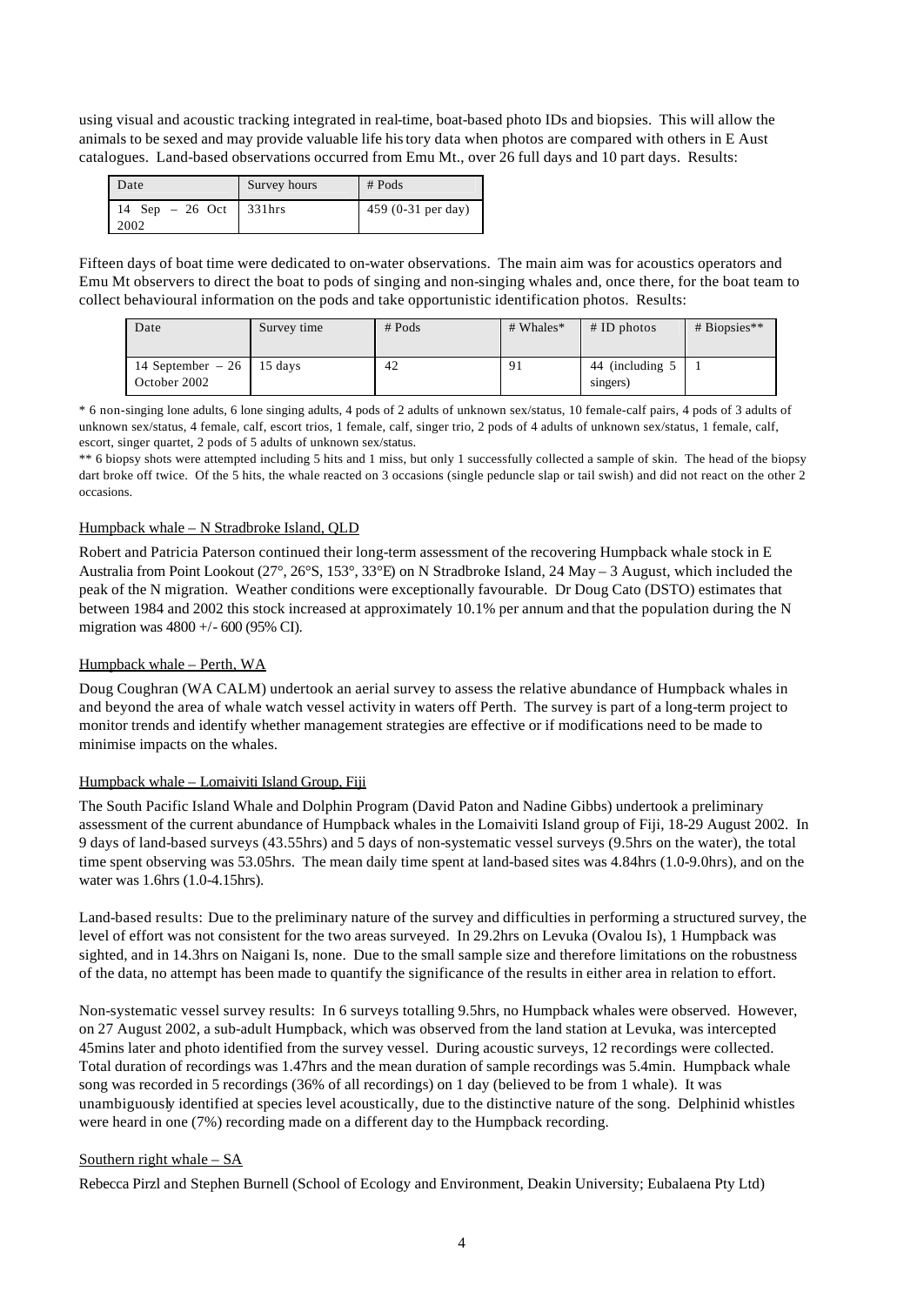conducted surveys to examine habitat use in coastal calving grounds in August-October at Head of Bight, SA. Photo-identification and census surveys were conducted at Head of Bight, South Australia August-October for a long-term study of the ecology and behaviour of Southern right whales.

Dr DJ Needham conducted two aerial surveys (25 and 29 September 2002) at Head of Bight, SA. On both occasions 15 Southern right whales and 5 calves were seen. A research team of two people, based in Victor Harbour, also carried out fieldwork in Encounter Bay and surrounding area, 21 – 28 August 2002, but no results are available yet.

## Southern right whale – Warrnambool, VIC

A research team of 2 people carried out fieldwork in Warrnambool with local support from DNRE and Fisheries and the surrounding area, 29 August - 3 September 2002. No results are available yet.

## Southern right whale – Southern coastline, WA-SA

John Bannister (WA Museum) continued the annual aerial surveys for Southern right whales off the S coastline between Cape Leeuwin, WA and Ceduna, SA, with three flights – 2 'short' (C Leeuwin-Twilight Cove WA) and one long (C Leeuwin-Ceduna), August-September 2002 (Bannister, 2003). Results: The number seen (378 animals including 107 calves) was higher than in any year since surveys began in 1993, except 2001 (414 including 133 calves). For the first time significant positive increase rates were obtained for all 3 classes ("all" animals, "unaccompanied" animals and cow/calf pairs). For cow/calf pairs the rate was 8.55% (p=0.006, 95% CI 3.57, 13.54); power analysis has shown that annual surveys would be needed until 2007 to obtain reliable results. Population size for that part of the "Australian" population visiting the surveyed area is *ca* 1300 animals.

## Blue whale – Bonney Upwelling, VIC

Peter Gill and Margie Morrice (Whale Ecology Group – Southern Ocean, Deakin University, and Australocetus Research) conducted a total of 25 aerial surveys during 2002. All were in the Bonney Upwelling Blue whale feeding area between C Otway (VIC) and Robe (SA), except one survey which covered shelf waters to the W and SW of King Is (TAS). Seventeen of these surveys were compliance surveys for Santos Ltd, during a seismic survey program.

Results: From aerial surveys: 76 sightings, n=102 Blue whales. From vessels: 10 sightings, n=14. Seven of these sightings were from platforms of opportunity (See 2.1.2), while 3 sightings, n=5 occurred during satellite tagging attempts using a research vessel. Other species were sighted in or adjacent to the Blue whale feeding area. These include Fin, Sei, Dwarf minke, Humpback, Sperm, Pilot, Killer and unidentified beaked whales. Of these, Sperm, Fin and Sei whales are seen in every season. Fin and Sei whales are thought to feed in this area.

## Blue whale – TAS

Simon Mustoe carried out systematic surveys for Blue whales over TAS waters, funded by Esso Australia. These surveys were carried out 18-25 February 2002 along systematic GPS lines. See Mustoe, 2002 (unpublished).

During 2002 DPIWE carried out no systematic surveys of whales in TAS waters. A more systematic framework of aerial whale surveys is planned for 2003 covering the W and NW coasts.

## Pygmy blue whale – Perth Canyon, WA

Monthly aerial surveys for Blue whales, probably Pygmy blue whales, continued in April-May 2002, in the area off Perth WA (the Perth Canyon) surveyed since February 1999 (Bannister *et al*, 2003). Encounter rates were generally low (max. sightings per flight 14, in 13 pods); peak abundance was in January-March (77% of the 44 sightings), with few sightings at other times. Monthly surveys over a wider area, from C Naturaliste to Moore River, to include the Perth Canyon, began in November 2001, but sighting numbers have been very low, with most in the Perth Canyon area. Further surveys in the smaller (Perth Canyon) area in February and March 2003 have been more encouraging, with up to 28 sightings (possibly including some repeats) on 1 flight.

## Sperm whale – Southern WA

Ocean Alliance, aboard RV *Odyssey*, continued the Australian segment of its five-year program to gather baseline data on synthetic contaminates throughout the world's oceans, using Sperm whales as a bio-indicator species, off the WA coast (legs 2-5, 30 January – 30 March 2003). The objectives of this expedition were to collect biopsy samples, identification photographs and acoustic recordings, while maintaining a visual watch during daylight hours and recording all marine mammal sightings, sea-surface temperature, weather conditions and navigation data.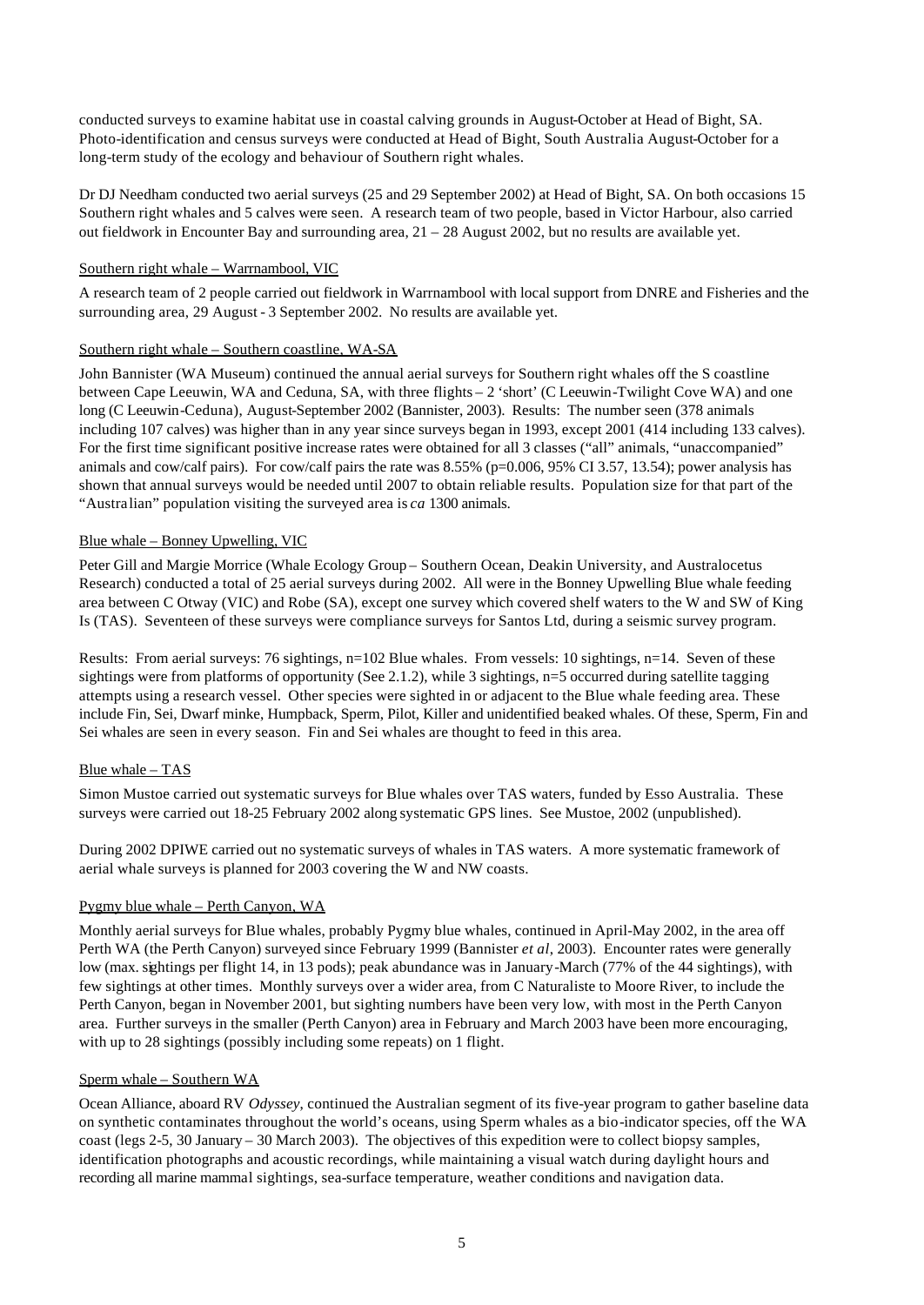Results: 28 sightings were made of species other than Sperm whales: Short-finned pilot whale (n=6), Common bottlenose dolphin (n=6), Blue whale (n=4), Striped dolphin (n=3), unidentified dolphin species (n=7), and unidentified whale species  $(n=2)$ . 155 acoustic events were recorded: Sperm whale  $(n=64)$ , Short-finned pilot whale  $(n=6)$ , and unidentified dolphins (n=85).

## Bottlenose dolphin – Port Stephens, NSW

A collaborative research project involving NSW NPWS and Macquarie University, on the impacts of vessels on Bottlenose dolphins, continued in 2002. Since 1999, the project has involved vessel surveys to assess dolphin distribution and abundance, and land-based observations to assess the impact of recreational and commercial vessels on dolphin behaviour, distribution and group dynamics.

## Bottlenose dolphin – Jervis Bay and Port Stephens, NSW

Michelle Lemon, PhD candidate at Macquarie University, continued a project studying the social structure and dynamics of Bottlenose dolphins in Jervis Bay and Port Stephens (NSW), which has been underway since 1997. This involves a comparative study of vocalisations to determine geographic variation and call evolution in the acoustic behaviour of two populations of Indo-Pacific bottlenose dolphins. This also assesses the effects of anthropogenic disturbance on the vocal and non-vocal behaviour of the dolphins – to determine whether there are consistent patterns of change in dolphin vocal behaviour when exposed to known sources of human-induced underwater noise. Researchers have also made opportunistic photo identification in both areas, and made randomly stratified distribution surveys of Jervis Bay, in conjunction with Jervis Bay Marine Park.

## Bottlenose dolphin – Port Phillip Bay, VIC

The Dolphin Research Institute (DRI) conducted surveys on the Bottlenose dolphin population in S Port Phillip Bay, January - December 2002. During this time, the DRI collected dorsal fin photographs for use in photo-identification of individuals, and continued observations for an investigation into the impacts of dolphin swim tours. Shore-based observations, primarily concerned with dolphin movements and behaviours, were also collected. During 2002, researchers conducted 11 shore-based surveys, 5 surveys from the DRI's vessel, and 63 surveys from tour operator platforms, resulting in approximately 277 field hours. A total of 101 sightings were made.

## Bottlenose dolphin – Shark Bay, WA

Dr. Michael Krützen took biopsy samples from 39 individual Bottlenose dolphins in the Shark Bay region, 14 July – 31 August (42 days). Individuals were identified, behavioural data noted and fins photographed prior to each attempt. One sample per individual was obtained, and divided up for genetic, fatty acid and stable isotope analysis.

## Bottlenose dolphin – Shark Bay and Redcliff Bay, WA

L. Bedger took behavioural and acoustic recordings of Bottlenose dolphins reactions to anthropogenic stimuli, March - October 2002, Shark Bay. 545hrs of land-based theodolite tracking were carried out on dolphin movement in reaction to boats and noise stimuli; 94 controlled boat approaches to dolphins were tracked from both the theodolite station and an independent research vessel. Vocal responses to the vessel and vessel noise were monitored via four sonobuoys in Redcliff Bay.

## Timor Sea – small cetaceans

A systematic survey of the Timor Sea, supported by the governments of Australia, Indonesia and East Timor, and funded by Environment Australia and the Convention on Migratory Species, was conducted by WWF (Australia/ Hong Kong/ Indonesia), 21 October – 4 November 2002. The aim of the survey was to derive population abundance estimates for small cetaceans in the Timor Sea area. Photo-identification and acoustic data were also recorded.

Results: 32 sightings were recorded while on effort. Five species were positively identified (15 Indo-Pacific bottlenose dolphins, 1 Common bottlenose dolphin, 5 Spinner dolphins, 7 Spotted dolphins, 2 Unidentified Dolphin groups, 1 Unidentified Kogia, 1 Melon-headed whale). There are plans to conduct a second survey of the area in 2003, and the final cruise report is pending confirmation of additional survey data.

## **2.1.2 OPPORTUNISTIC, PLATFORMS OF OPPORTUNITY**

## Commonwealth waters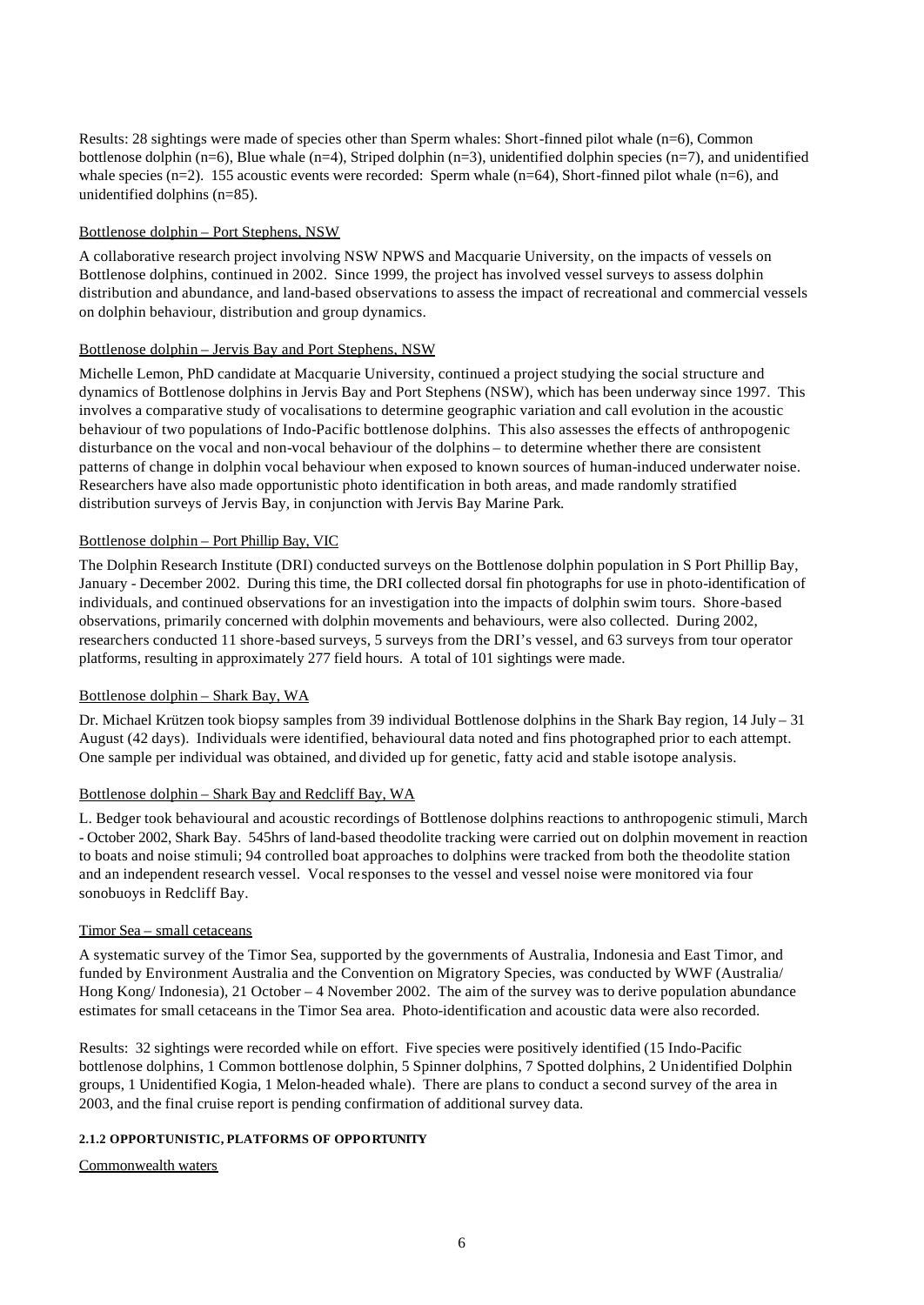In 2002, AFMA fisheries observers aboard commercial fishing vessels off E Aust (225 trips in the E Coast Tuna Fishery, 4 to the SE Trawl Fishery, all trips to both the Heard Is and McDonald Is Fishery and the Macquarie Is Fishery, and some to the Indian Ocean high seas by Australian vessels) recorded cetacean sightings. The following species were recorded, all from longline vessels: Humpback whale (9 sightings, n=28-30, including unconfirmed sightings), Sei whale (1), Southern right whale (2, n=5), Sperm whale (16, n=151-154, including unconfirmed sightings), Killer whale  $(1, n=6)$ , Pilot whale  $(5, n=90-105)$ , including one note of overnight predation on target fish – yellowfin tuna), unknown whales  $(2, n=6)$ , Common dolphin  $(1, n=50-100)$ , Risso's dolphin  $(2, n>45)$ , Spinner dolphin  $(1, n=80)$ . All reports indicated no recorded interaction between cetaceans and fishing gear.

#### Northern Territory

The NT Parks and Wildlife Commission confirmed the sighting of at least one mother and calf pair of Humpback whales between Bathurst Is and Darwin in September 2002 and other pods near Blaze Point and North Perron Is in September and October 2002. This is evidence of a divergence from the species' normal migration route.

#### Queensland

Dr R.A. Birtles and Dr P.W. Arnold continued observations from *Undersea Explorer*, a 25m commercial live-aboard dive vessel, 9 June-19 July 2002. There were 62 encounters with Dwarf minke whales, of which 33 included an underwater interaction. The total number of whales seen in the encounters was 251-290, of which 157-187 were seen underwater. Surface and underwater observations were routinely made during the encounters, concentrating on recognition of individual whales and documentation of whale-swimmer interactions. Sighting sheets were received from other live-aboard dive vessels running swim-with-whales programs.

Under the terms of the *Hervey Bay Marine Park Zoning Plan 1989*, QPWS implemented a compliance-monitoring program in the Hervey Bay Marine Park. The program involves the collection of data by both QPWS staff and commercial operators conducting whale-watching tours. In recent years, QPWS has collected opportunistic data while on patrol in the Park. Fields of data collected include: time; pod position (latitude and longitude); water temperature and depth; pod configuration - number of adults, sub adults and calves; pod activity/behaviour, i.e. breach, pectoral slap, fluke slap, spy hop, mugging, direction travelling, mother calf feeding, other; and vessels present, commercial and recreational. Also, since 1990, commercial operators have collected daily spatial and temporal pod sightings data. QPWS uses these data to calculate vessel/pod interactions and an encounter ratio, and to monitor the temporal and spatial use of Hervey Bay by commercial whale watching vessels.

#### South Australia

The SA Museum has not been able to computerize its compiled sightings for the last 7 years. Mike Bossley continues his series of opportunistic sightings of dolphins from tour boats in Gulf St Vincent.

#### Tasmania

Most sightings (including strandings) are reported to Nature Conservation Branch (NCB) of DPIWE by members of the public. 86 sightings of cetaceans (excluding Common and Bottlenose dolphins) were reported/observed in TAS waters in 2002: Southern right whales (33 events, n=61, with 10 photo or video records), Killer whales (14, n>34, with 3 records), Humpback whales (11, n=22), Blue whales (4, n=5, with records), an unidentified beaked whale (n=1), and 22 observations of unidentified whales (n=44). Off Macquarie Is, 53 sightings were reported: Killer whales (40, n=138, with 3 records), Sperm whales  $(4, n=8)$ , Long-finned pilot whales  $(3, n=100)$ , Humpback whales  $(n=2)$ , unidentified beaked whales (n=2), Southern right whales  $(1, n=2)$ , Minke whale  $(n=1)$ .

DPIWE staff undertook 5 aerial and 3 sea-based surveys in response to public reports of sightings in 2002. Aerial surveys totalled 7hrs 9min, May – July. Four of these identified and photographed Southern right whales – Frederick Henry Bay (1 whale on 3 May, 2 on 31 May), E coast (2-3 whales on 15 July) and Bruny Island (1 whale on 18 July). In D'entrecasteaux Channel, observers inconclusively identified 2 Humpback whales and another group of 3 unknown whales. Sea-based surveys totalled over 6hrs 30mins, May-August. Two were of Southern right whales – Norfolk Bay (1 whale not found by sea but identified from land, 4 May) and Orford-Shelley Point (2 whales for 3 days from 2 September) – and one of an inconclusively identified Humpback whale in the D'entrecasteaux Channel (2 July). In addition, DPIWE confirmed identification of whales from public reports from land on 5 occasions.

#### Victoria

Gill and Morrice (Whale Ecology Group – Southern Ocean, Deakin University, and Australocetus Research) received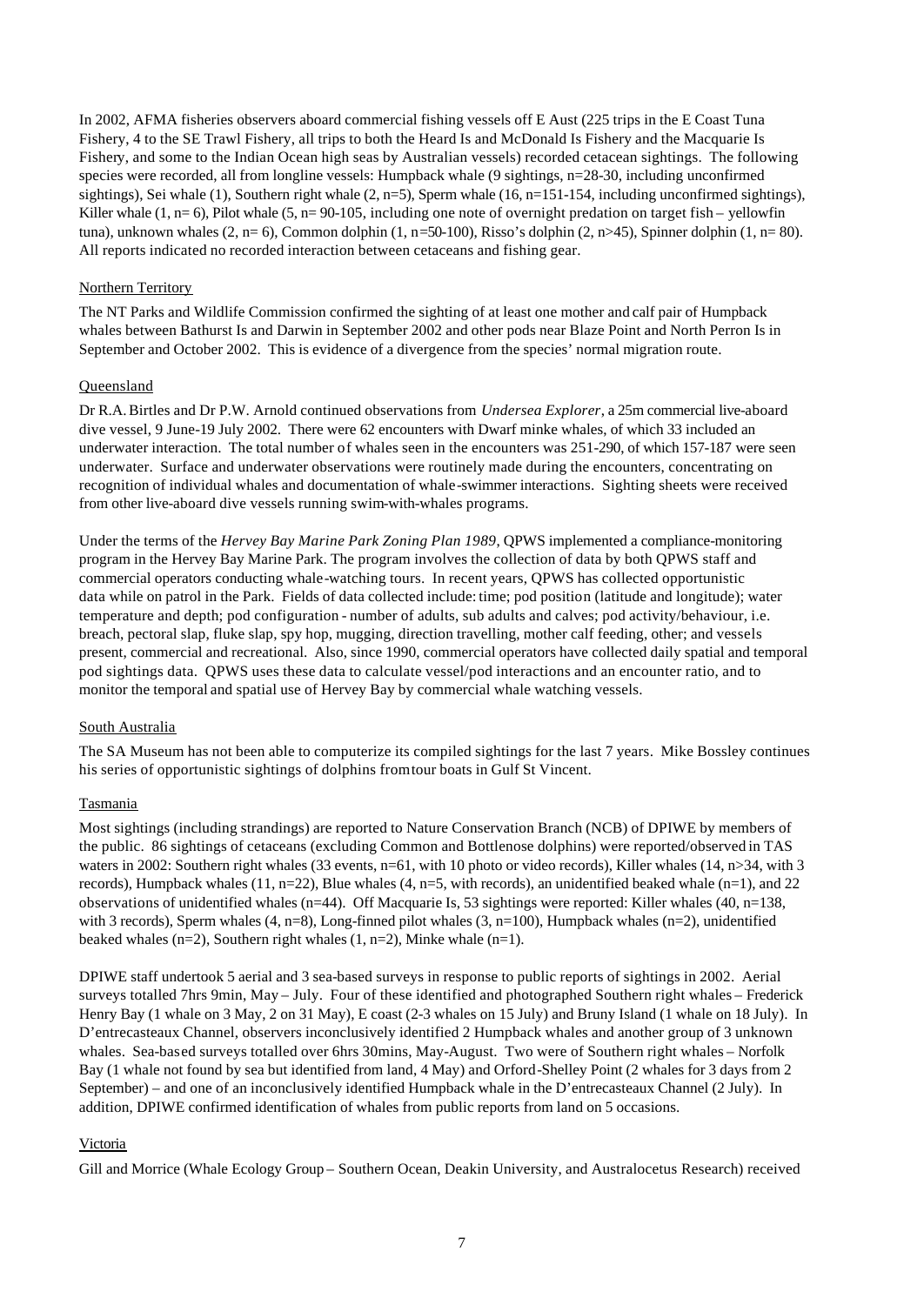reports of 6 sightings of Blue whales from Portland lobster fishers, comprising 7 whales, and a further sighting of 2 Blue whales from a charter birdwatching vessel.

The DRI continued building its community dolphin sighting network which has resulted in the recording of regular dolphin sightings from most VIC coastal waters including Port Phillip Bay, Westernport Bay and the Gippsland Lakes. Approximately 396 sightings of cetaceans were reported. Network participants have also sighted other species of cetacean including Common dolphins, Southern right whales, Humpback whales and a Blue whale.

# Fiji

The South Pacific Island Whale and Dolphin Program conducted 30mins of aerial surveys, which yielded no confirmed cetacean sightings. Researchers solicited and collated reports from local residents of Humpback whales in the Lomaiviti Is group for the 2002 season. While reports were generally anecdotal and often vague, reliable observers reported a total of 6 sightings of Humpback whales. These reports ranged in pod composition from single animals; mother, calf and escort; up to pods containing 5 animals. Two of these pods were reported within the period of the dedicated survey. The other sightings ranged from July to October. Sightings of whales, believed to be Humpbacks, in other regions of Fiji (in particular the Lau Group) were also reported throughout the 2002 austral winter and spring period. Anecdotal reports were also received of Pilot whales, Sperm whales, and Killer whales from within Fijian waters, which is consistent with species reported in Paton and Gibbs (2002), while pods of Spinner dolphins were observed in a number of locations in the Lomaviti Is Group.

## *2.2 Analyses/development of techniques*

## Sightings and strandings – historical data

During 2002 all available historical data on whale sightings and strandings in TAS waters for the previous 100 years was consolidated and entered into a comprehensive ACCESS database. In addition, accurate location data have been added to all sightings / strandings to allow the future incorporation of the database with a GIS platform. This database has recently been completed and records are being updated and crosschecked to ensure accuracy. Once this process has been completed, a review of all stranding and sighting information in TAS waters will be published.

## Sightings data – Killer whale

In 2002, a number of collaborators from the Whale Ecology Group at Deakin University, AAD, SCCWR and the Centre D'etudes Biologiques De Chize collated unpublished data for Killer whale sightings, strandings, museum specimens and fishery interactions from within Australia's EEZ. The *Southern Oceans Orca Database* held at Deakin University now has 970 records that have been supplied through data agreements by the Commonwealth, State Government agencies, museums, industry, research institutions, non-government organisations and interested individuals. Records include both incidental and on-effort sighting records. The majority of data comes from sightings and surveys conducted on Macquarie Is and in Antarctic waters. The main outcome was a paper, Morrice *et al*, 2002, presented to the 4<sup>th</sup> International Orca Symposium, France 2002.

## Distribution – Blue whale

Gill and Morrice (Whale Ecology Group – Southern Ocean, Deakin University, and Australocetus Research) are undertaking ongoing work to relate Blue whale distribution and behaviour to the physical and biological environment, i.e. the Bonney Upwelling and its ecological links. Spatial analysis of these relationships forms the basis of Peter Gill's PhD thesis, which is being finalised.

## Acoustics – Humpback whale

The Cape Byron Whale Research Project continued to develop, in conjunction with Eric Kniest (University of Newcastle), a real-time integrated acoustic and visual tracking system for Humpback whales. An array of three or more hydrophones, linked to a base station via radio, provides sounds produced by the whales (song, social sounds, surface active behaviours). The time of arrival differences of a sound at the individual hydrophones relative to the other hydrophones are measured, and the position of the source calculated, using *Ishmael* software (Dave Mellinger, NOAA). Simultaneously, a theodolite on a nearby hilltop is used to measure the vertical and horizontal angles to the whales which is connected to a notebook computer running *Cyclops* software (Eric Kniest) which maps the whales' positions in real-time. This computer is wireless and linked to a base station computer, which displays the visual and acoustic positions of singers and non-singers together. The acoustic data is also relayed to the hill-top computer so that the theodolite operator can see where the singers are.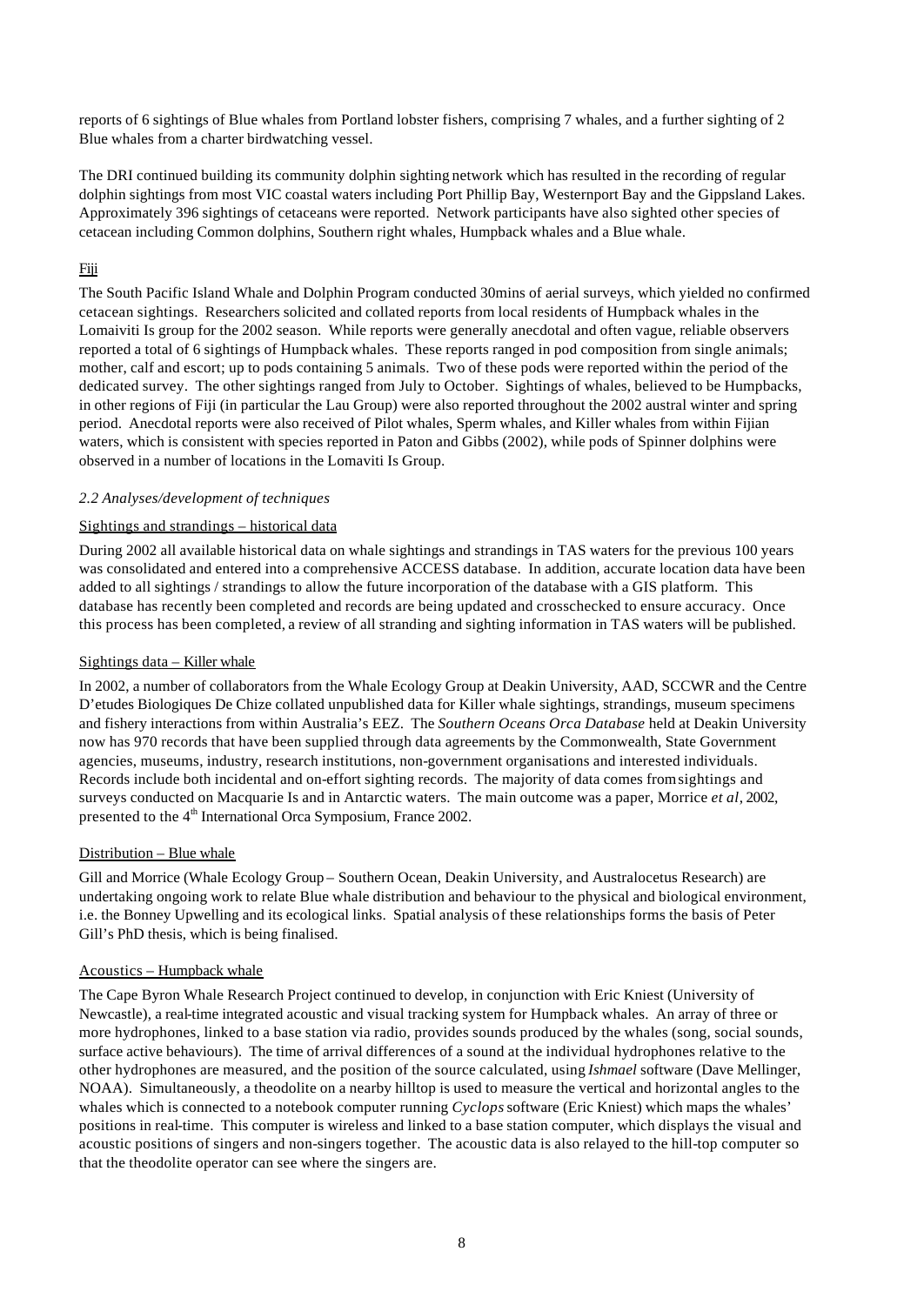A prototype of this networked system was running in the field at Peregian, QLD in 2002. Significant development has occurred since then with improvements to both *Cyclops* and in the computer network. In 2003 the Cape Byron team hope to have a robust real-time system with acoustic and visual positions available to any computer on the network and an interactive messaging system between the base station and hill computers for enhanced visual detection of singers. A database running under *Cyclops* will also be developed to handle data more efficiently.

Also, further analyses were made on data the SCCWR collected in Independent Samoa in October 2001. These included a refinement of the techniques used in the acoustic census of Humpback whales: received levels of singers were calculated and used to estimate distances to singers (results discussed in 9 below).

## Fluke identification – Humpback whale

Dan Burns, a PhD student at Southern Cross University, has developed a relational database to assist in the storage and analysis of fluke ID photographs. This database is to be modified following testing by a number of researchers while also incorporating further changes suggested by members of the South Pacific Whale Research Consortium.

Preliminary photo matching of whales photographed at Peregian Beach, QLD against the Pacific Whale Foundation catalogue of Australian Humpback whales (Kaufmann *et al*., 1993) revealed matches with 5 individuals, including 1 singer that been seen at least twice off the E coast of Australia in the last 16 years.

## Photo identification – Humpback whale

The Oceania Project's photography in Hervey Bay for 2002 has been recorded in the field notes log, edited, mounted, notated and archived as slides. Scanning to a digital archive has been completed and formal analysis of the 2002 photography will be finished by the end of May 2003. The Oceania Project now has archives of the 9-12 weeks of annual operations, totalling 4 896hrs of observations of 7 256 Humpback whales in 3 290 pods, including 1 726 resights, from 1992 to 2002. 35 820 slides have been taken, of which 18 814 are digitised on CD, and the collection includes 143hrs of video and 77hrs of DAT audio recordings.

## Underwater measurements – Dwarf minke whale

In the N Great Barrier Reef Marine Park, a collaborative study with Drs R.A. Birtles and P.W. Arnold and Mr Andrew Dunstan (*Undersea Explorer*, Port Douglas, QLD) modified the techniques of Spitz, Herman and Pack (2000) to measure Dwarf minke whales using underwater videogrammetry. Results from field seasons 2000, 2001 and 2002 are being prepared for publication.

## **3. Marking data**

## *3.1 Field work*

# **3.1.1 NATURAL MARKING DATA**

| 3.1.1.<br>Species              | Feature                   | Area/stock                      | Calendar year no.<br>photographed | Catalogued<br>(Y/N) | Catalogue total          | Contact person/institute                                          |
|--------------------------------|---------------------------|---------------------------------|-----------------------------------|---------------------|--------------------------|-------------------------------------------------------------------|
| Southern<br>right whale        | Head<br>callosities       | S coast, WA-<br><b>SA</b>       | 169<br>(photographs)              | N                   | 2330 (scanned<br>images) | J.L. Bannister / WA<br>Museum                                     |
|                                | Left and right<br>rostrum | S Aust,<br>SA/VIC               | 10                                | Y                   | 10                       | N. Patenaude / Macquarie<br>Uni                                   |
|                                | Callosites                | <b>TAS</b>                      | 6                                 | In progress         | N/A                      | R. Gales / DPIWE                                                  |
|                                | Head                      | <b>SA</b>                       | $60+$                             | In progress         | > 500                    | Eubalaena Pty Ltd                                                 |
| Blue whale                     | Photo                     | <b>VIC</b>                      | 3                                 | Y                   | ٠                        | P. Gill and M. Morrice /<br>Deakin Uni, Australocetus<br>Research |
| Blue whale<br>(prob.<br>Pygmy) | Lateral body              | WA coast<br>(Geographe)<br>Bay) | 3                                 | N                   | Nil                      | C.L.K. Burton / Western<br><b>Whale Research</b>                  |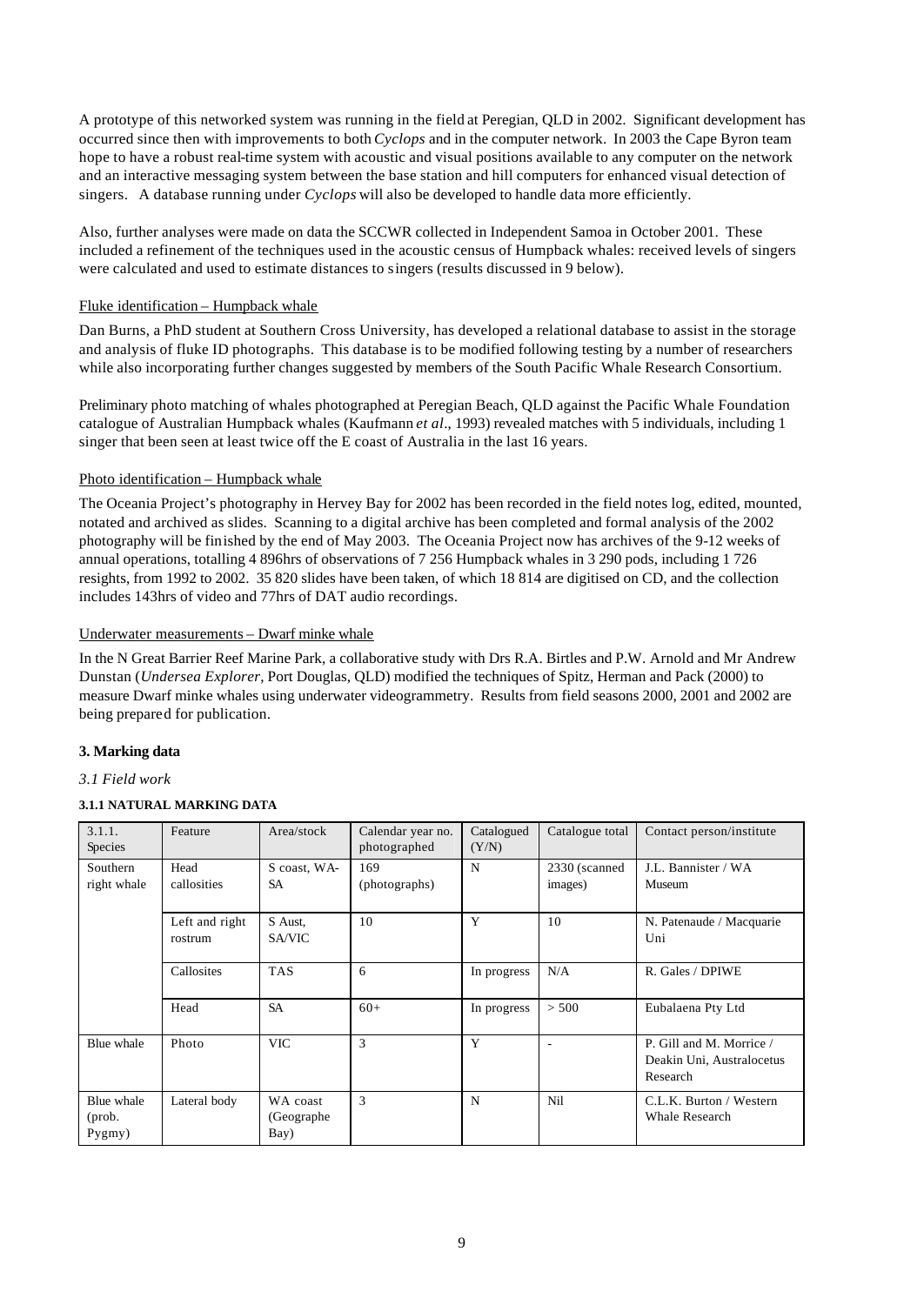| 3.1.1.<br>Species                              | Feature                                                        | Area/stock                                    | Calendar year no.<br>photographed                                          | Catalogued<br>(Y/N) | Catalogue total          | Contact person/institute                                                         |
|------------------------------------------------|----------------------------------------------------------------|-----------------------------------------------|----------------------------------------------------------------------------|---------------------|--------------------------|----------------------------------------------------------------------------------|
| Humpback<br>whale                              | Photo                                                          | Perth, WA                                     | $N/A$ (2002 whale<br>watching season)                                      | Y                   | $\overline{\phantom{a}}$ | J. Bannister / WA Museum,<br>C. Burton, D. Coughran /<br><b>CALM</b>             |
|                                                | Fluke                                                          | E Aust.                                       | 44                                                                         | Y                   | 44                       | M. Noad, J. Smith / Uni Qld                                                      |
|                                                | Lateral dorsal                                                 | E Aust.                                       | 21 (inc 16 with<br>fluke)                                                  | $\mathbf Y$         | 21                       | M. Noad, J. Smith / Uni Qld                                                      |
|                                                | Fluke                                                          | E Aust.                                       | 169                                                                        | Y                   | 517                      | D. Paton / SCCWR                                                                 |
|                                                | Fluke                                                          | Fiji                                          | $\mathbf{1}$                                                               | Y                   | $\mathbf{1}$             | D. Paton / SCCWR                                                                 |
|                                                | Ventral Flukes/<br>Left & right<br>Dorsal fin/<br>Lateral Body | Area V<br>(Hervey Bay)                        | 947                                                                        | $\overline{Y}$      | 2018<br>(Approx)         | T. Franklin / Oceania<br>Project                                                 |
| Humpback<br>whale and<br>other spp             | $\overline{\phantom{a}}$                                       | <b>WA</b>                                     | N/A (2002)<br>migration season)                                            | Y                   | ÷,                       | C. & M. Jenner / CWR                                                             |
| Humpback,<br>Southern<br>right, Blue<br>whales | (underwater<br>photography)                                    | <b>WA</b>                                     | N/A (also passive<br>behavioural<br>observation,<br>acoustic<br>recording) | Y                   | $\blacksquare$           | C. Burton / CALM                                                                 |
| Dwarf<br>minke whale                           | Scar and colour<br>patterns, field<br>length<br>measurements   | N Great<br>Barrier Reef,<br>QLD               | $\sim$                                                                     | ÷,                  | ÷,                       | R.A. Birtles / James Cook<br>Uni, P.W. Arnold / Museum<br>of Tropical Queensland |
| Killer whale                                   | Dorsal fin<br>shape, size                                      | <b>TAS</b>                                    | 3                                                                          | In progress         | N/A                      | R. Gales / DPIWE                                                                 |
| Indo-pacific<br>bottlenose<br>dolphin          | Dorsal                                                         | Port<br>Stephens<br><b>NSW</b>                | $\sim\!100$                                                                | Y                   | 155                      | S. Allen                                                                         |
|                                                | Dorsal                                                         | Jervis Bay,<br>Port<br>Stephens<br><b>NSW</b> | 50<br>80                                                                   | $\mathbf N$         |                          | M. Lemon                                                                         |
|                                                | Dorsal fin                                                     | Port Phillip<br>Bay, VIC                      | $~180*$                                                                    | $\mathbf Y$         | ~1                       | A. Goldsworthy / DRI                                                             |
|                                                | Fin shape and<br>markings                                      | Shark Bay,<br>WA                              | Mostly<br>resightings                                                      | $\mathbf Y$         | Centralised<br>database  | J. Mann / U Georgetown<br>(USA)                                                  |
| Dolphins                                       | $\omega$                                                       | Port River,<br>SA                             | $\overline{\phantom{a}}$                                                   | $\blacksquare$      | $\bar{\phantom{a}}$      | M. Bossley (no data<br>available yet)                                            |

\* DRI collected over 3500 dorsal fin photographs during 2002. The Institute is still in the process of identifying individuals.

#### **3.1.2. ARTIFICIAL MARKING DATA**

Nil.

## **3.1.3 TELEMETRY DATA**

| 3.1.3.         | $\mathbf{r}$<br>f ag type | No. successfully | Maximum time | Contact person/institute |
|----------------|---------------------------|------------------|--------------|--------------------------|
| <b>Species</b> |                           | deployed         | transmitting |                          |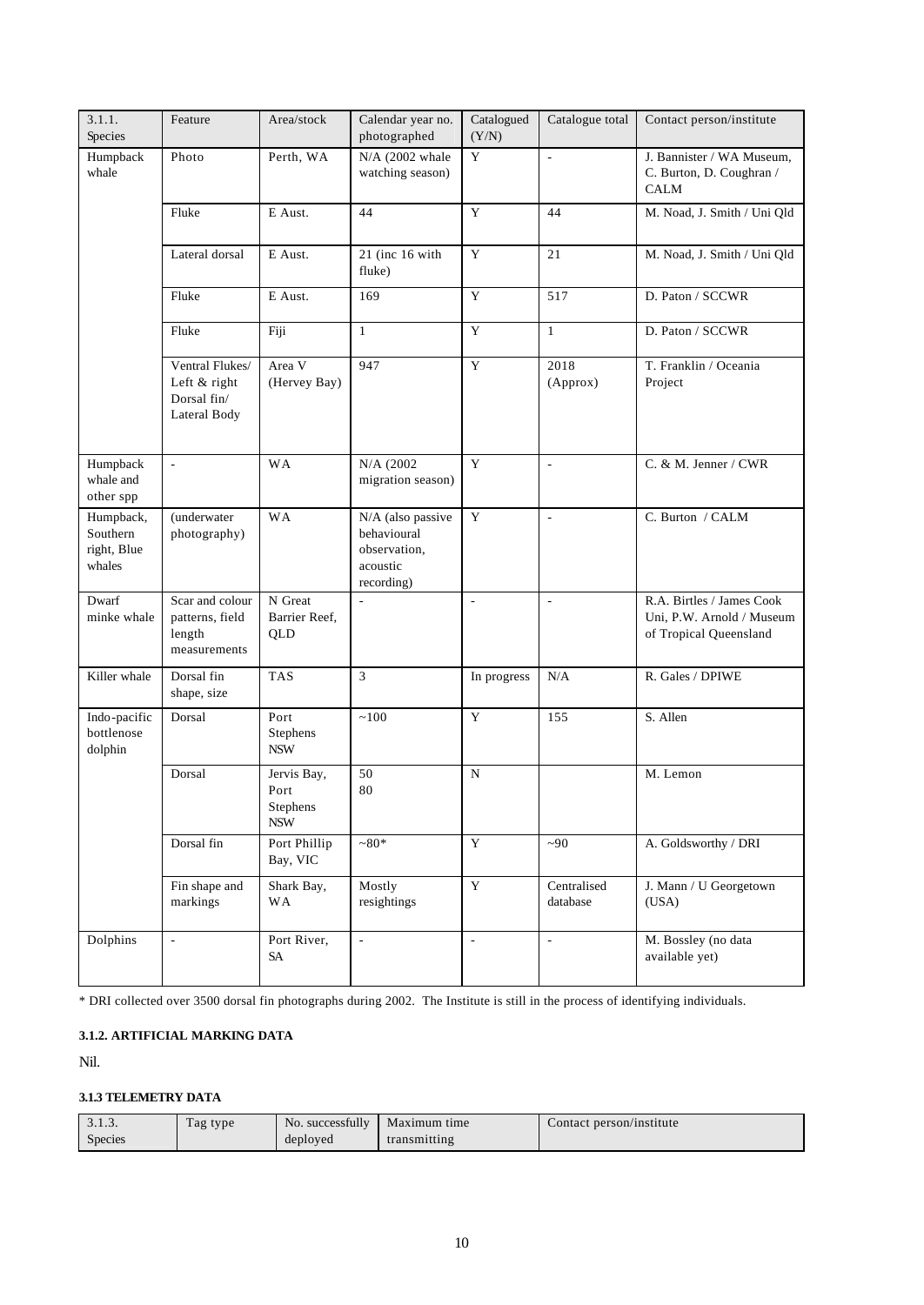| 3.1.3.<br>Species   | Tag type  | No. successfully<br>deployed | Maximum time<br>transmitting                                                                      | Contact person/institute             |
|---------------------|-----------|------------------------------|---------------------------------------------------------------------------------------------------|--------------------------------------|
| Pygmy blue<br>whale | Satellite | $2$ (WA)                     | Several months (both tags<br>inactive when implanted;<br>one since activated,<br>providing data). | C. Jenner / CWR, N. Gales / AAD      |
|                     | Satellite | 1 (VIC)                      | 7 days                                                                                            | C. Jenner / CWR, N. Gales / AAD      |
| Blue whale          | Satellite | $0*$                         |                                                                                                   | P. Gill / Deakin Uni, N. Gales / AAD |
|                     | Satellite |                              | 2 months                                                                                          | R. Sears/ Mingan Is. Cet. Study      |

\* See 3.2

## *3.2 Analyses/development of techniques*

## Identification – Southern right whales, Killer whales

Aerial photographs of Southern right whales have been taken opportunistically since the late 1970s in TAS waters, where they occur relatively frequently, primarily during winter. Individuals are recognised by the pattern of callosities on top of the head. Currently DPIWE are consolidating historical data by documenting callosities and these data will eventually be included in the whale database described in 2.2 above. Over the last 12 months photographs were taken using a Canon EOS 50 camera with 300mm image stabiliser lens, out the open window of a Cessna 172 travelling between 60 and 70 knots approximately 1000 ft above the water. DPIWE has also begun to collate photographs of Killer whales in TAS waters with the aim of using dorsal fins to identify individuals.

## Identification – Humpback whales

Trish and Wally Franklin are PhD Candidates at Southern Cross University, and will focus on the ecology and behaviour of Humpback whales in Hervey Bay utilising data from the Oceania Project (see 2.2 above).

## Satellite tags – Blue whales

Collaborators at AAD and CWR have begun the analysis of the three tags successfully deployed on Blue whales off WA. Deakin University / Australocetus Research attempted to attach ARGOS tags to Blue whales off VIC in April 2002. Of 8 whales encountered, only 1 attempt was made, but the tag did not implant successfully. Satellite tags design is still being improved, taking into account weaknesses identified during the unsuccessful attempt.

## Sightings – Dwarf minke whales

Analysis of the data collected by Drs R.A. Birtles and Dr P.W. Arnold in the N Great Barrier Reef is still in progress. To date, 17 Dwarf minke whales have been confirmed as within-season re-sightings; maximum interval between resightings was 38 days and re-sightings were up to 70km apart. The number of whales re-sighted in 2002 and maximum distances between sightings were similar to previous years but the maximum re-sighting interval was significantly greater than previously documented. Five whales, including 2 of the within-season re-sightings, were confirmed between-year re-sightings; 3 of these were first identified in 1999 (when detailed photo-ID work was started). An additional 5 whales may represent between-year re-sightings but these have not yet been confirmed.

## **4. Tissue/biological samples collected**

## *4.1 Biopsy samples*

| 4.1.<br>Species | Area/stock  | Calendar year<br>no. collected | Archived<br>(Y/N) | No.<br>analysed | Total holdings | Contact person/institute     |
|-----------------|-------------|--------------------------------|-------------------|-----------------|----------------|------------------------------|
| Southern right  | S coastline | 10                             |                   | 10              | 10             | N. Patenaude / Macquarie Uni |
|                 | Sydney      |                                |                   |                 |                | D. O'Meally / Aust Museum    |
|                 | Sydney      |                                |                   |                 |                | D. O'Meally / Aust Museum    |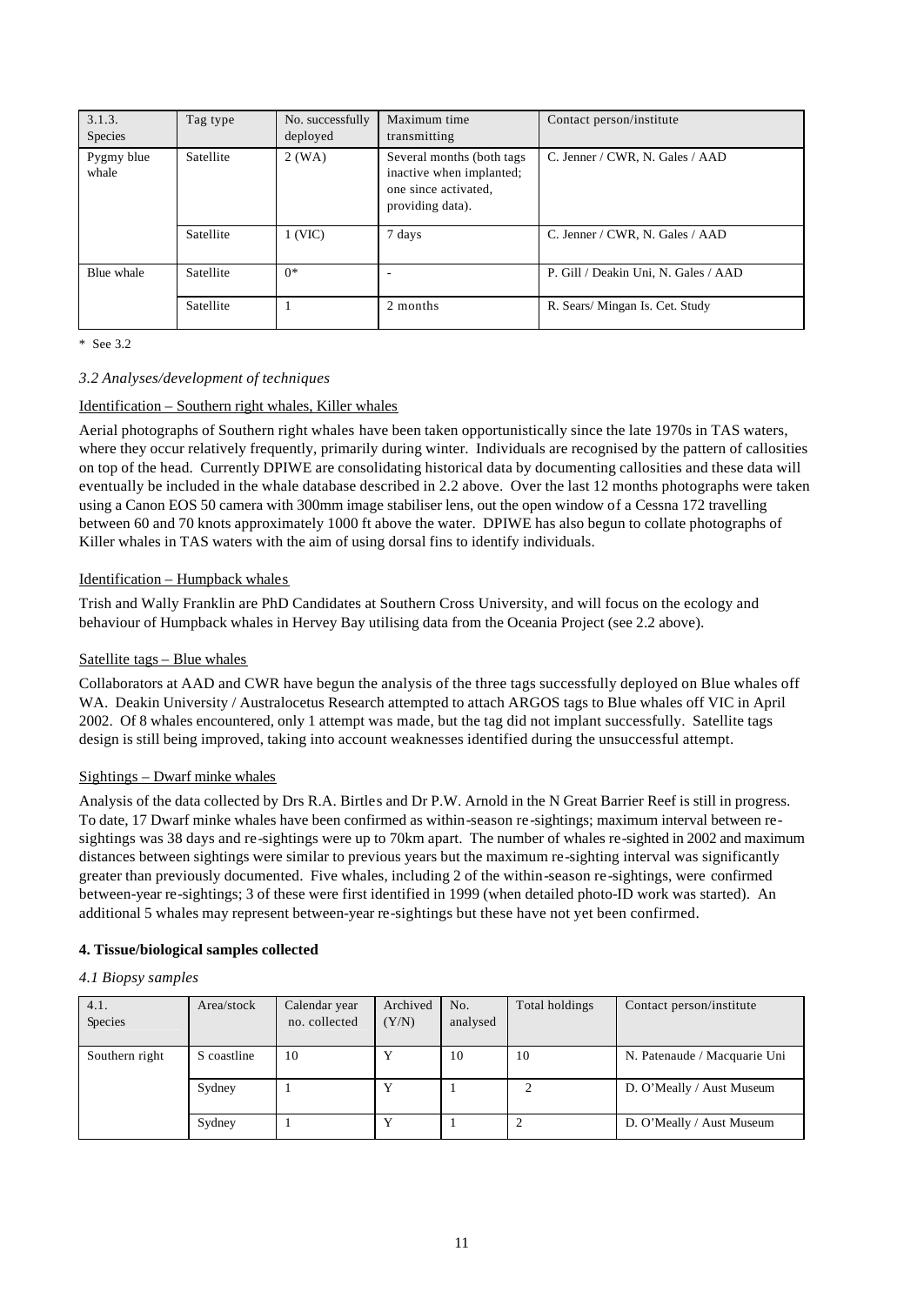| 4.1.<br>Species                       | Area/stock                       | Calendar year<br>no. collected    | Archived<br>(Y/N) | No.<br>analysed               | Total holdings | Contact person/institute                |
|---------------------------------------|----------------------------------|-----------------------------------|-------------------|-------------------------------|----------------|-----------------------------------------|
| Humpback whale                        | E Aust                           | 17 (16)<br>sloughed, 1<br>biopsy) | Y                 | $\theta$                      | 17             | M. Noad, J. Smith / Uni Qld             |
|                                       | Area V (E<br>Aust <sub>,</sub> ) | 174                               | Y                 | Being<br>analysed             | 409            | M. Anderson / Southern Cross<br>Uni     |
|                                       | AreaV<br>(Hervey)<br>Bay)        | 247                               | Y                 | All by<br>May<br>2003         | 6 6 7 4        | W. Franklin / Oceania Project           |
|                                       | Group V (E<br>Aust)              | $\mathbf{1}$                      | N                 | $\Omega$                      | $\mathbf{1}$   | W. Blanshard / Sea World,<br><b>OLD</b> |
| Sperm whale                           | <b>WA</b>                        | 37                                | Y                 | $\overline{\phantom{a}}$      | $\sim$         | R. Clark / Ocean Alliance*              |
| Indo-pacific<br>bottlenose<br>dolphin | Shark Bay<br><b>WA</b>           | 39                                | Y                 | Nil                           | 430            | W. Sherwin, M Krützen /<br><b>UNSW</b>  |
| Common<br>bottlenose<br>dolphin       | <b>TAS</b>                       | $\mathbf{1}$                      | Y                 | Whole<br>$head -$<br>frozen   | $\mathbf{1}$   | R. Gales / DPIWE**                      |
| Common<br>dolphin                     | <b>TAS</b>                       | 1                                 | Y                 | Whole<br>$animal -$<br>frozen | $\mathbf{1}$   | R. Gales / DPIWE                        |

\* Ocean Alliance, aboard RV *Odyssey*, collected Sperm whale biopsy samples off the WA coast from an 8m platform that aims to minimise the potential disturbance to the whales. The platform allows biopsy samples to be taken while the vessel is parallel to the animal rather than behind, which Ocean Alliance believes increases the probability of obtaining a successful sample. The specific experiments to be conducted on the samples are: genetics, chemistry/toxicology, stable isotopes (skin and blubber), dosing / protein studies, mRNA.

\*\* DPIWE Nature Conservation Branch staff attended seven stranding events in TAS during 2002. Animals were successfully returned to the water in three of these cases, in three cases the animals were dead when staff arrived and in one case the animal died during the rescue attempt. In addition to the stranded animals, 3 small cetaceans died through entanglement in fish farm nets and 9 carcasses of cetaceans were found around the coastline. Samples were taken from fresh carcasses. Autopsies were conducted on all dead stranded animals by veterinarians or NCB staff in order to ascertain the cause of death.

| 4.2.<br>Species                       | Area/stock   | Calendar year<br>total | Archived<br>(Y/N) | Tissue type $(s)$                                                                                                                                                | Contact person/institute |
|---------------------------------------|--------------|------------------------|-------------------|------------------------------------------------------------------------------------------------------------------------------------------------------------------|--------------------------|
| Common<br>dolphin                     | SA coastline |                        | Y                 | Genetic tissues (blood, liver,<br>kidney, muscle, skin),<br>reproductives, stomach and<br>intestines, toxic<br>contaminants (liver,<br>kidney, muscle, blubber)  | C. Kemper / SA Museum    |
| Indo-Pacific<br>bottlenose<br>dolphin | SA coastline |                        | Y                 | Genetic tissues (blood, liver,<br>kidney, muscle, skin),<br>reproductives, stomach and<br>intestines, toxic<br>contaminants, (liver,<br>kidney, muscle, blubber) | C. Kemper / SA Museum    |

#### *4.2 Samples from directed catches or bycatches*

#### *4.3 Samples from stranded animals*

| 4.3.           | Area/stock | Calendar   | Archived | Tissue type $(s)$                                              | Contact person/institute |
|----------------|------------|------------|----------|----------------------------------------------------------------|--------------------------|
| <b>Species</b> |            | vear total | Y/N      |                                                                |                          |
| Southern right | <b>TAS</b> |            |          | Muscle, skin, blubber, baleen   R. Gales / DPIWE <sup>**</sup> |                          |
| whale          |            |            |          |                                                                |                          |
|                |            |            |          |                                                                |                          |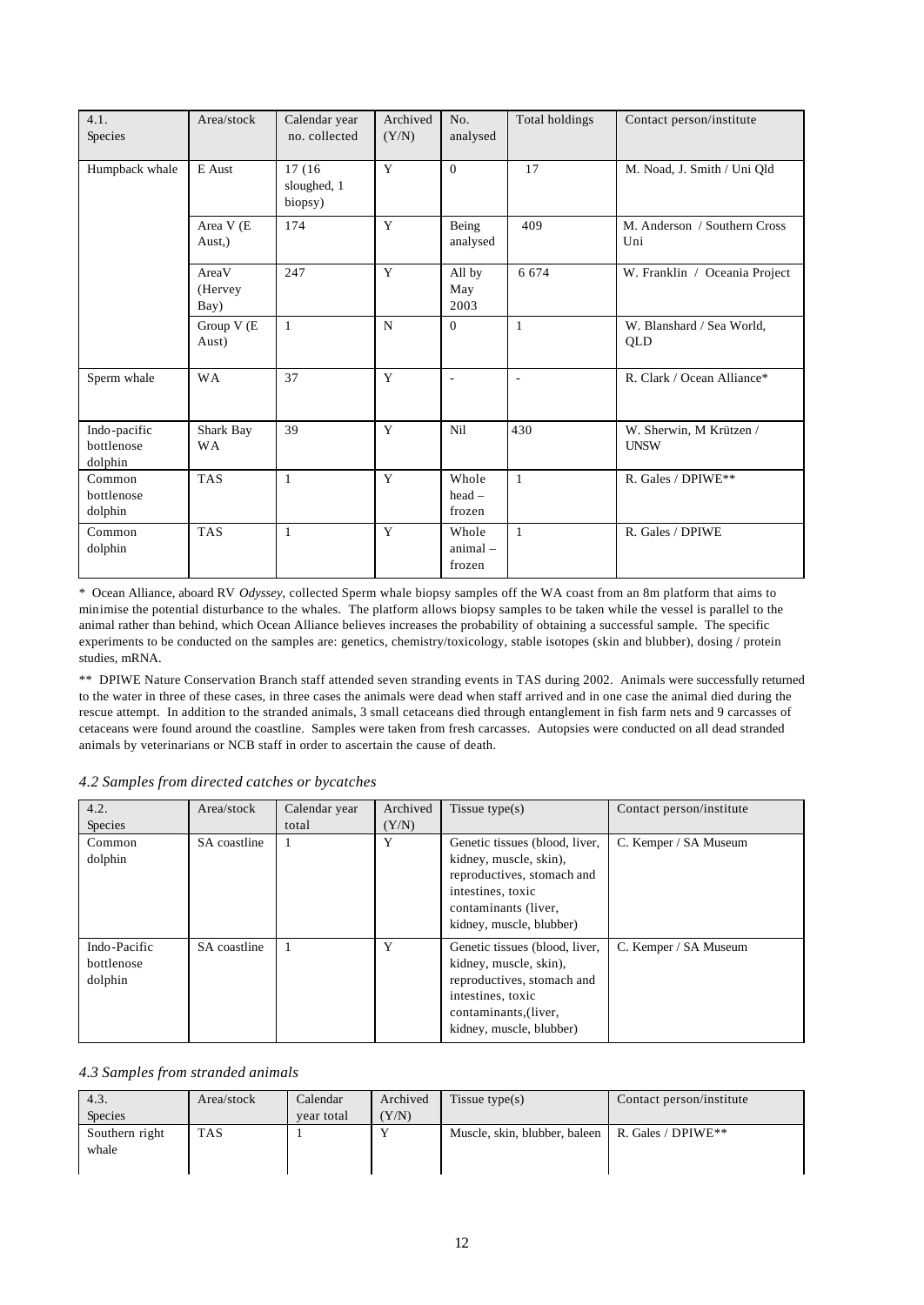| 4.3.<br>Species                     | Area/stock                  | Calendar<br>year total | Archived<br>(Y/N)            | Tissue $type(s)$                                                                                                                                                              | Contact person/institute                                                  |
|-------------------------------------|-----------------------------|------------------------|------------------------------|-------------------------------------------------------------------------------------------------------------------------------------------------------------------------------|---------------------------------------------------------------------------|
| Humpback whale                      | Group $V(E)$<br>Aust), NSW  | $\mathbf{1}$           | Y                            | Skin, blubber                                                                                                                                                                 | M. Anderson / Southern Cross<br>Uni                                       |
|                                     | Group V,<br>E Aust (QLD)    | $\mathbf{1}$           | Y<br>QMJM15<br>083           | Skull, baleen, blubber and<br>larynx                                                                                                                                          | H. Janetzki / QLD Museum                                                  |
| Bryde's whale<br>(possible)         | SA coastline                | $\mathbf{1}$           | $\mathbf Y$                  | Genetic tissues (blood liver<br>kidney muscle skin),<br>reproductives, stomach and<br>intestines, toxic<br>contaminants (liver,<br>kidney, muscle, blubber)                   | C. Kemper / SA Museum*                                                    |
| Sperm whale                         | Kioloa, NSW                 | $\mathbf{1}$           | $\overline{\phantom{a}}$     | $\overline{a}$                                                                                                                                                                | K. Waples / NSW NPWS                                                      |
|                                     | <b>TAS</b>                  | 1/10                   | Y                            | Jaw, skin, muscle, blubber                                                                                                                                                    | R. Gales / DPIWE                                                          |
|                                     | <b>TAS</b>                  | $2 - 10/10$            | Y                            | Blubber (7), muscle, skin,<br>stomach contents, jaw (8),                                                                                                                      | R. Gales / DPIWE (see also Gales<br>and Pemberton, 2002)                  |
|                                     | N TAS                       | 6                      | Y                            | Intestinal contents and<br>faeces                                                                                                                                             | S. Robinson / AAD                                                         |
| Pygmy sperm<br>whale                | QLD coast                   | $\mathbf{1}$           | ${\bf N}$                    | N/AL Necropsied                                                                                                                                                               | N/A                                                                       |
|                                     | QLD coast                   | $\mathbf{1}$           | Y                            | Lung, liver, brain, heart,<br>eye, skin, blubber and<br>intestine                                                                                                             | B. Hill / DPI, Rockhampton                                                |
| Long finned<br>pilot whale          | <b>TAS</b>                  | $\mathbf{1}$           | Y                            | Kidney, liver, muscle,<br>blubber, liver, mammary<br>glands, skull, stomach<br>contents                                                                                       | R. Gales / DPIWE                                                          |
| Pilot whale                         | SA coastline                | $\overline{4}$         | Y                            | Genetic tissues (blood liver<br>kidney muscle skin),<br>reproductives, stomach and<br>intestines, toxic<br>contaminants (liver,<br>kidney, muscle, blubber)<br>from 2 animals | C. Kemper / SA Museum                                                     |
| Short-finned<br>pilot whale         | QLD coast                   | 1                      | Y                            | Liver, blubber and tooth                                                                                                                                                      | Tooth: P. Hale / Uni Qld, other<br>samples: B. Hill / DPI,<br>Rockhampton |
| Andrew's beaked<br>whale            | S Hemisphere<br>(WA)        | $\mathbf{1}$           | $\mathbf{Y}$ $-$<br>M49602   | Blubber and skin                                                                                                                                                              | WA Museum                                                                 |
| Arnoux's beaked<br>whale            | Merimbula,<br><b>NSW</b>    | $\mathbf{1}$           | Y                            | <b>DNA</b>                                                                                                                                                                    | D. O'Meally / Aust Museum                                                 |
| Blainville's<br><b>Beaked Whale</b> | Hawke's Nest,<br><b>NSW</b> | $\mathbf{1}$           | $\mathbf{Y}$ $-$<br>M36408   | DNA, skull and frozen<br>muscle tissue                                                                                                                                        | D. O'Meally, Sandy Ingleby /<br><b>Aust Museum</b>                        |
| Cuvier's beaked<br>whale            | QLD coast                   | $\mathbf{1}$           | $\mathbf Y$<br>QMJM15<br>157 | Complete skeleton, larynx<br>and oil                                                                                                                                          | H. Janetzki / Qld Museum                                                  |
| Gray's beaked<br>whale              | Merimbula,<br><b>NSW</b>    | $\mathbf{1}$           | $\mathbf{Y}$ $-$<br>M36409   | DNA, skull and frozen<br>muscle tissue                                                                                                                                        | D. O'Meally, Sandy Ingleby /<br>Aust Museum                               |
|                                     | <b>TAS</b>                  | 1/1                    | $\mathbf Y$                  | Blubber, muscle, skin, skull,<br>liver, kidney                                                                                                                                | R. Gales / DPIWE                                                          |
|                                     | S Hemisphere<br>(WA)        | $\mathbf{1}$           | $\mathbf N$                  | Blubber                                                                                                                                                                       | Ocean Alliance                                                            |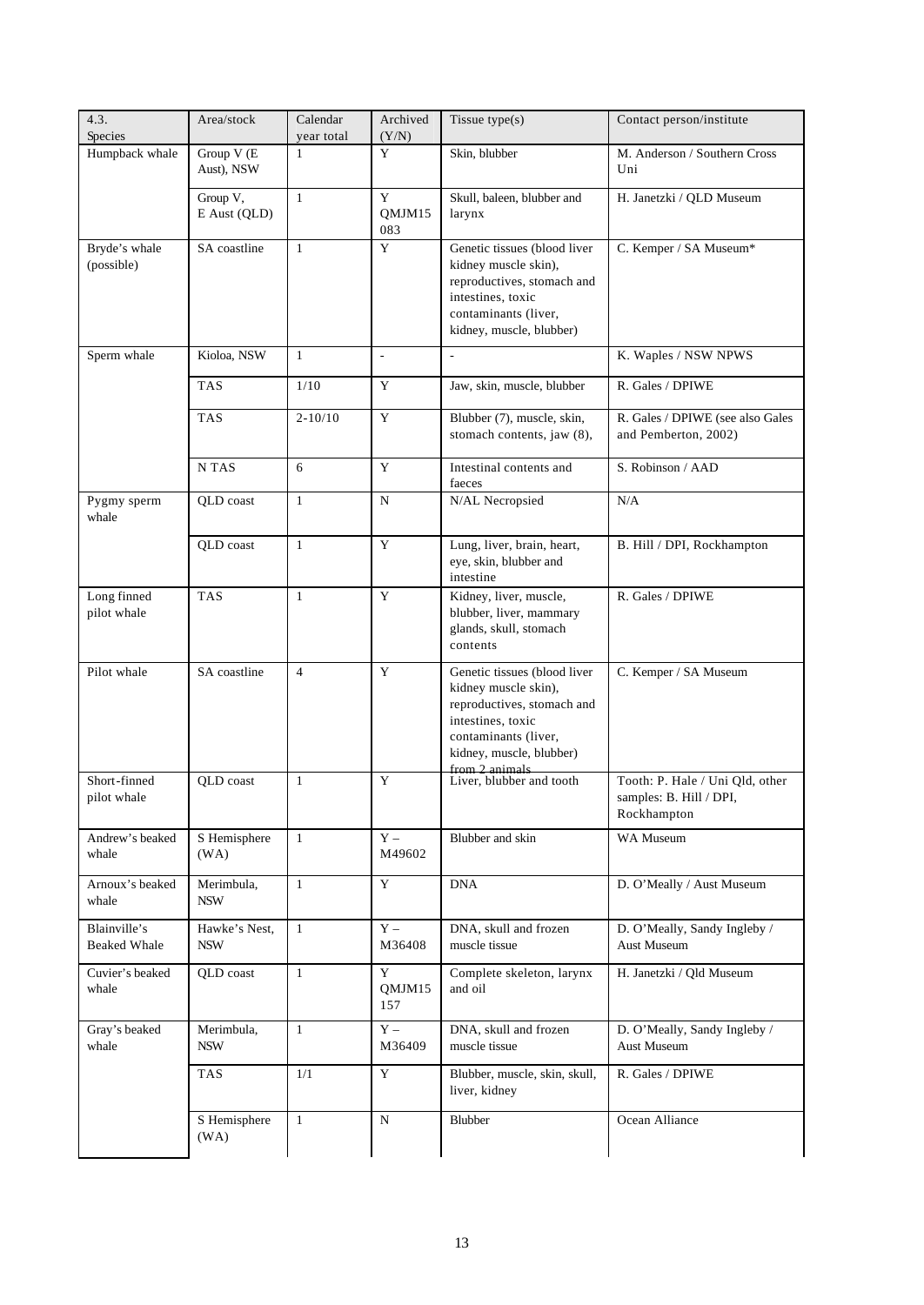| 4.3.<br>Species                       | Area/stock                   | Calendar<br>year total | Archived<br>(Y/N)        | Tissue type(s)                                                                                                                                              | Contact person/institute                                   |
|---------------------------------------|------------------------------|------------------------|--------------------------|-------------------------------------------------------------------------------------------------------------------------------------------------------------|------------------------------------------------------------|
| Strap-toothed<br>beaked whale         | SE Aust (VIC)                | $\overline{2}$         | Y                        | Blubber, liver, kidney                                                                                                                                      | V. Dove / Uni Melbourne***-<br>samples with Museum of Vic. |
| Indo-Pacific                          | NT                           | $\mathbf{1}$           | $\mathbf Y$              | Measurements only                                                                                                                                           | Ray Chatto / NT PWC                                        |
| humpback<br>dolphin                   | QLD coast                    | $\mathbf{1}$           | $\mathbf Y$              | Skin, blubber and stomach<br>contents                                                                                                                       | P. Hale / Uni Qld, C. Limpus /<br>EPA, James Cook Uni      |
|                                       | QLD coast                    | $\mathbf{1}$           | Y                        | Skin, blubber, kidney and<br>stomach contents                                                                                                               | B. Hill / DPI, Rockhampton                                 |
|                                       | OLD coast                    | $\mathbf{1}$           | $\mathbf Y$              | Skin and skeleton                                                                                                                                           | P. Hale / Uni Qld, C. Limpus /<br>EPA, James Cook Uni      |
| Common<br>bottlenose<br>dolphin       | Port Stephens,<br><b>NSW</b> | $\mathbf{1}$           | $\overline{\phantom{a}}$ | $\overline{\phantom{a}}$                                                                                                                                    | K. Waples / NSW NPWS                                       |
|                                       | QLD coast                    | $\mathbf{1}$           | $\mathbf Y$              | Lung, liver, kidney, brain<br>and heart                                                                                                                     | B. Hill / DPI, Rockhampton                                 |
|                                       | QLD coast                    | $\mathbf{1}$           | Y                        | Brain, kidney, jejunum,<br>liver, lung, myocardium,<br>spleen and testes                                                                                    | Western Plains Zoo                                         |
|                                       | QLD coast                    | $\mathbf{1}$           | Y                        | Skin and skull                                                                                                                                              | W. Townsend / DPI,<br>Yeerongpilly                         |
|                                       | QLD coast                    | $\mathbf{1}$           | $\mathbf Y$              | Skin and blubber                                                                                                                                            | P. Hale / Uni Qld, C. Limpus /<br>EPA, James Cook Uni      |
|                                       | QLD coast                    | $\mathbf{1}$           | ${\bf N}$                | Flesh                                                                                                                                                       | R. Whitney / QPWS, Rainbow<br>Beach                        |
|                                       | QLD coast                    | $\mathbf{1}$           | N                        | Skull                                                                                                                                                       | I. Thrash / QPWS, Maryborough                              |
|                                       | SA coastline                 | $\overline{c}$         | Y                        | Genetic tissues (blood liver<br>kidney muscle skin),<br>reproductives, stomach and<br>intestines, toxic<br>contaminants (liver,<br>kidney, muscle, blubber) | C. Kemper / SA Museum                                      |
|                                       | Aust (WA)                    | 1                      | N                        | Post mortem                                                                                                                                                 | Perth Zoo                                                  |
| Indo-Pacific<br>bottlenose<br>dolphin | SA coastline                 | $\overline{4}$         | Y                        | Genetic tissues (blood liver<br>kidney muscle skin),<br>reproductives, stomach and<br>intestines, toxic<br>contaminants (liver,<br>kidney, muscle, blubber) | C. Kemper / SA Museum                                      |
|                                       | SE Aust (VIC)                | $\overline{4}$         | Y                        | Blubber, skin, all major<br>organs                                                                                                                          | V. Dove / Uni Melbourne -<br>samples with Museum of Vic.   |
| Unidentified<br>bottlenose<br>dolphin | SA coastline                 | 3                      | Y                        | Genetic tissues (blood liver<br>kidney muscle skin),<br>reproductives, stomach and<br>intestines, toxic<br>contaminants (liver,<br>kidney, muscle, blubber) | C. Kemper / SA Museum                                      |
| Risso's dolphin                       | <b>TAS</b>                   | $\mathbf{1}$           | Y                        | Skeleton, skin                                                                                                                                              | R. Gales / DPIWE                                           |
| Striped dolphin                       | QLD coast                    | $\overline{2}$         | Y                        | Brain, liver, lung, testicle,<br>spleen, kidney, intestine,<br>heart                                                                                        | B. Hill / DPI, Rockhampton                                 |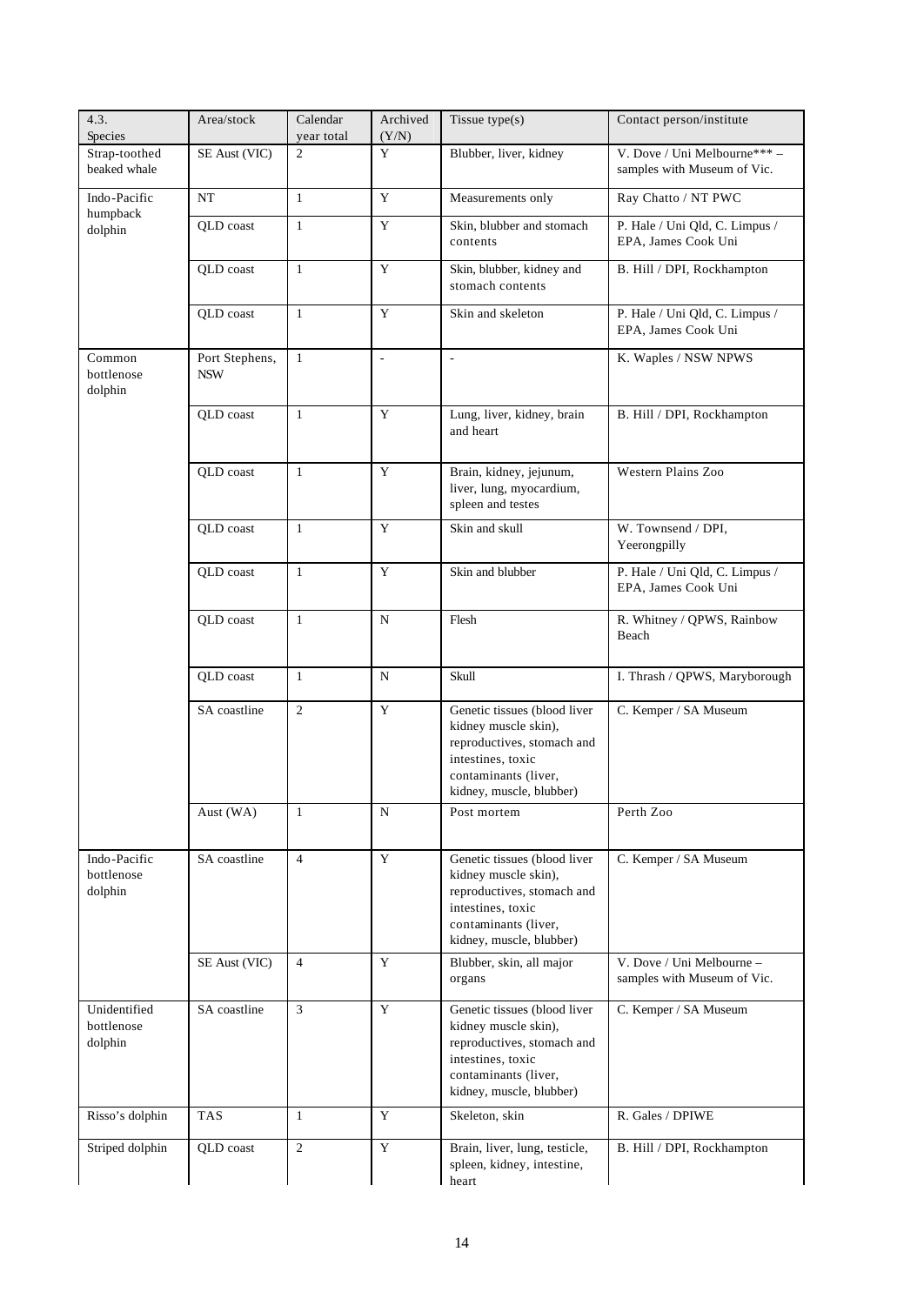| 4.3.<br>Species         | Area/stock                                       | Calendar<br>year total | Archived<br>(Y/N) | Tissue type $(s)$                                                                                                                                               | Contact person/institute                                 |
|-------------------------|--------------------------------------------------|------------------------|-------------------|-----------------------------------------------------------------------------------------------------------------------------------------------------------------|----------------------------------------------------------|
| Common<br>dolphin       | QLD coast                                        | 1                      | Y                 | Skin and blubber                                                                                                                                                | P. Hale / Uni Qld, C. Limpus /<br>EPA, James Cook Uni    |
|                         | SA coastline                                     | 9                      | Y                 | Genetic tissues (blood, liver,<br>kidney, muscle, skin),<br>reproductives, stomach and<br>intestines, toxic<br>contaminants (liver,<br>kidney, muscle, blubber) | C. Kemper / SA Museum                                    |
|                         | Y<br><b>TAS</b><br>Skull, muscle, blubber<br>1/2 |                        | R. Gales / DPIWE  |                                                                                                                                                                 |                                                          |
|                         | <b>TAS</b>                                       | 2 (juvenile)           | $\mathbf N$       | Lung, liver, kidney                                                                                                                                             | R. Gales / DPIWE                                         |
| Unidentified<br>dolphin | SA coastline                                     | 8                      | Y                 | Genetic tissues (skin) toxic<br>contaminants (blubber)<br>from 1 animal                                                                                         | C. Kemper / SA Museum                                    |
| Unidentified<br>dolphin | SE Aust (VIC)                                    | 1                      | Y                 | Blubber, skin, all major<br>organs                                                                                                                              | V. Dove / Uni Melbourne –<br>samples with Museum of Vic. |

\* Skeletal material (skull and/or postcranial) was collected from all specimens lodged with SA Museum. Complete sets of tissue samples were not collected from all animals because in some cases the state of decomposition made this inappropriate.

\*\* The TAS list includes: Entanglement possible/probable – for example, animals with net marks/injuries and/or that have had flippers or flukes removed, and full stomachs and sometimes food in the oesophagus, suggesting a sudden death; entanglement in fish farm antipredator net; entanglement in other types of net or line; accidental or intentional injury by humans, e.g. boat strike, shooting, stabbing. \*\*\* Verne Dove, veterinarian student, Uni Melbourne, carried out standard histopathology and toxicology. Further details: A. Goldsworthy, DRI.

## *Earlier years' statistics:*

| 4.3.<br>species            | Area/stock               | Calendar year<br>no. collected | Archived<br>(Y/N) | Tissue type $(s)$                            | Contact person/institute |
|----------------------------|--------------------------|--------------------------------|-------------------|----------------------------------------------|--------------------------|
| Indo-Pacific<br>bottlenose | Port Phillip<br>Bay, VIC | 4(2001)                        |                   | Skin, lung, kidney, ovary,<br>blubber, liver | Dunn / DRI               |
| dolphin                    |                          |                                |                   |                                              |                          |

## *4.4 Analyses/development of techniques*

## Biopsy sampling

Thirteen skin biopsy samples obtained from probable Pygmy blue whales in the Perth Canyon area (see 2.1.1 above), in 2000 (9 samples) and 2001 (4 samples) were analysed at the NMFS laboratory, La Jolla CA. Each was sequenced, sexed and genotyped with seven microsatellite markers. Of 12 that were sexed, 7 were male, 5 female. There were no 'resights' within those analysed.

#### Genetic stock identification

SE Aust: Graduate School of the Environment at Macquarie University, NSW continued its opportunistic but directed biopsy sampling of Southern right whales, to determine the nature or location of stock division within the species in the SE Pacific. Research includes the qualitative ranking of behavioural responses to biopsy darts.

NSW: Geoff Ross, NPWS (Botany Bay) obtained analyses of sloughed skin samples, using molecular techniques to determine sex and identity. Sex determination was carried out according to the protocol of Bérubé & Palsbøll (1996). Identity was determined by sequencing of the mitochondrial control region according to the protocols of Dalebout *et al* (1998). Identifications were carried out at the request of Craig Dickman, NPWS (Merimbula) and Sandy Ingleby, Australian Museum.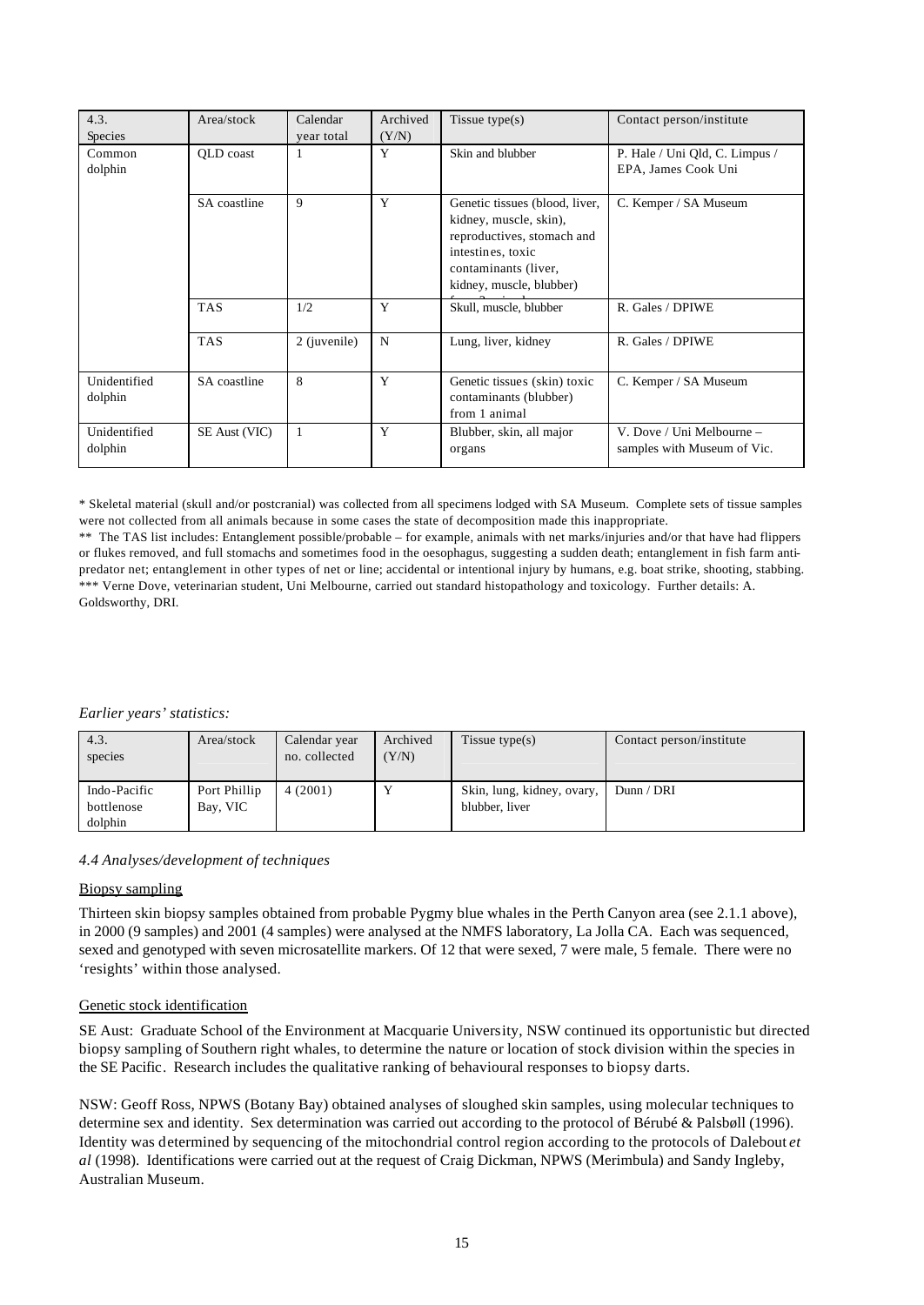QLD: DNA analysis of sloughed skin samples collected by the Oceania Project in Hervey Bay is being undertaken by Megan Anderson, Centre for Animal Conservation Genetics, Southern Cross University, under the supervision of Professor Peter Baverstock. Analysis of total holdings (as per Anderson *et al*, 2001) will be completed by end of May 2003. One Humpback faecal sample was also obtained, by the Master of 'Whalesong', and has been passed onto Nick Gales (AAD) and Simon Jarman (CSIRO) for analysis.

## Abundance

Samoa: Analyses continued on the data collected in Independent Samoa in 2001 (Paton *et al*., 2002). Acoustic data was used to generate a crude estimate of Humpback population size of 74 (95% CI 60-96) (Noad *et al*., 2002). Further analyses are gradually refining this estimate and recalculating it in terms of whale density.

Fiji: The South Pacific Island Whale and Dolphin Program concluded that the scarcity of whales in Fijian waters today implies that this population remains severely depleted and has yet to recover from commercial whaling. This also appears to be the case among Humpback whales in other portions of Oceania (Garrigue *et al*., 2002). The preliminary survey (see 2.1.1) was the first documented survey since Dr Dawbin's in the late 1950s, which had indicated that Humpbacks were common in the Lomaiviti Is group during the austral winter and spring. The current study has endeavored, where possible, to replicate the methodology used by Dawbin so that results are comparable.

Although this survey was relatively short in duration (12 days) and hampered by poor visibility as a result of prevailing weather conditions, the Program confirmed the presence of Humpback whales and Spinner dolphins in the Lomaiviti Is group. Fiji is thought to form part of the breeding grounds for Humpback whales, as indicated by recent anecdotal reports of the presence of young calves in Fijian waters. These reports are supported by the historical data. In addition, evidence of singing whales, as documented for the first time during the 2002 survey, suggests courtship and mating behaviours within Fijian waters. The survey results and anecdotal records together seem to confirm that a number of Humpback whales migrate to or through the Lamaiviti Is group annually.

## Life history

In TAS, when fresh specimens were obtained and autopsies conducted (2 Common dolphin, 2-8 Sperm whales), pathological, parisitilogical and microbiological tests were carried out in order to further assess the cause of death. Analyses conducted on the diet, demographics, body fat condition and organic pollutant burdens of Sperm whales involved in 3 mass strandings in 1998 were completed. The results of these analyses were submitted to the University of Tas as a PhD thesis on the life history of Sperm whales in S Australian waters. K. Evans and M.A. Hindell also submitted manuscripts on Sperm whale diet and age structure to *Marine Biology* and *Journal of Zoology* (London).

## **5. Pollution studies**

## South Australia

Samples are routinely collected from almost all stranded or entangled animals. During 2002 the tissues from 4 shortbeaked Common dolphins, 9 Bottlenose dolphins (4 Indo-Pacific, 2 Common, 3 unidentified), and 1 animal identified only as 'dolphin', 2 Pilot whales, and 1 (possible) Bryde's whale were collected. These samples have not yet been analysed. An Honours degree project (Adelaide University) has begun on heavy metal levels in SA dolphins.

## Tasmania

Blubber samples from stranded Sperm whales (7 samples), Long finned pilot whale (1 sample) and Gray's beaked whale (1 sample) in TAS were sent to the Australian Government Analytical Laboratories to test for dioxins and PCBs. Research results include an analysis of organochlorines / organic pollutant burdens in Sperm whales (Evans, Hindell, Hince, submitted to *Marine Pollution Bulletin*, and a review of all published research on pollutants (Gales *et al*., 2003).

## **Oueensland**

During 2002 season, the Oceania Project undertook the  $10<sup>th</sup>$  year of Chlorophyll A sampling for a long-term habitat and water quality monitoring program, in the Whale Management and Monitoring Area of Hervey Bay Marine Park. The program is being conducted in conjunction with Andrew Moss of QLD EPA. Weekly triplicate Chlorophyll A samples were obtained from 6 structured geographical areas within the Park, 10 August – 18 October 2002. Outcomes of the first five years of monitoring (1993-1997) were published in Moss and Kocovski, 1998. Moss is preparing a report covering monitoring in Hervey Bay for the ten years 1993-2002.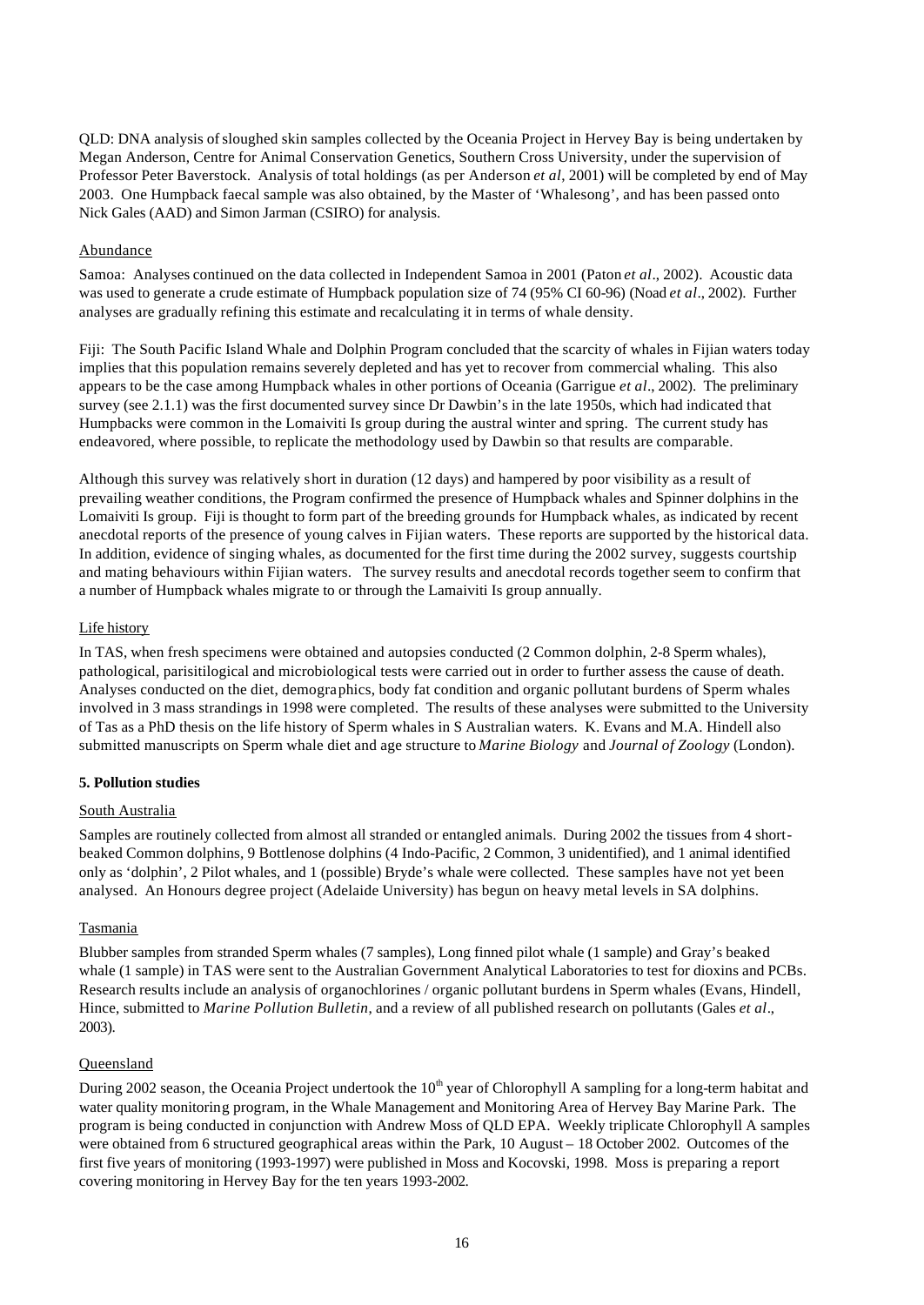#### **6. Statistics for large cetaceans**

*6.1 Direct catches (commercial, aboriginal and scientific permits) for the calendar year 2002*

Nil to report. Under the *Environment Protection and Biodiversity Conservation Act 1999*, it is an offence to kill, injure, take, trade, keep, move or interfere with whales and other cetaceans.

| 6.2.<br><b>Species</b> | Area/stock | Males | Females | Total                                                        | Cause                                                             | Methodology              |
|------------------------|------------|-------|---------|--------------------------------------------------------------|-------------------------------------------------------------------|--------------------------|
| Humpback whale         | <b>WA</b>  |       |         | 1 (5 others reported<br>entangled but not<br>confirmed dead) | Entanglement $-$<br>lobster/cray pot line<br>or other nylon rope. | Rescue teams<br>deployed |

*6.2 Other non-natural mortality for the calendar year 2002*

## *6.3 Earlier years' statistics*

Harcourt and Patenaude (Macquarie University) attended a female Southern right whale carcass off the S coastline in 2001 and concluded that ship strike was the possible cause of death.

## **7. Statistics for small cetaceans**

*7.1 For the calendar year 2002*

| 7.1.                               |                               | Directed catch           |                | Incidental mortality     |                          |                                                                   | Live-<br>capture         |
|------------------------------------|-------------------------------|--------------------------|----------------|--------------------------|--------------------------|-------------------------------------------------------------------|--------------------------|
| Species                            | Area/stock                    | Reported                 | Est. total     | Reported                 | Est. total               | Source                                                            | Reported                 |
| Pilot whale                        | E Aust (32 S 153<br>E)        |                          |                | $\mathbf{1}$             | $\bar{a}$                | AFMA logbook:<br>caught during<br>haul, thin and<br>malnourished. | ÷.                       |
| Indo-pacific humpback<br>dolphin   | <b>NT</b>                     | $\frac{1}{2}$            | $\frac{1}{2}$  | $\mathbf{1}$             | $\mathbf{1}$             | NT PWC                                                            | $\overline{\phantom{a}}$ |
| Unidentified dolphin               | Gulf of<br>Carpentaria, QLD   | $2*$                     | >2             | $\overline{\phantom{a}}$ | $\overline{\phantom{a}}$ | <b>AFMA</b>                                                       | ÷,                       |
| Bottlenose dolphin                 | Gold Coast, QLD               | $\overline{a}$           | ÷,             | $\overline{2}$           | 2                        | QDPI SCP net)**                                                   | L.                       |
|                                    | Sunshine Coast,<br>QLD        | $\overline{\phantom{a}}$ | ä,             | 5                        | 5                        | QDPI SCP net                                                      | $\overline{\phantom{a}}$ |
|                                    | <b>SETAS</b>                  | ä,                       | ÷,             | $\mathbf{1}$             | $\overline{?}$           | Entangled in<br>salmonid farm net                                 | $\overline{\phantom{a}}$ |
| Indo-Pacific bottlenose<br>dolphin | SA coastline                  | $\overline{\phantom{a}}$ | $\overline{a}$ | $\mathbf{1}$             | $\gamma$                 | Probable<br>entanglement                                          | $\frac{1}{2}$            |
| Common dolphin                     | Sydney, NSW                   | ÷,                       | L,             | $\mathbf{1}$             | $\mathbf{1}$             | Shark control net                                                 | ä,                       |
|                                    | Gold Coast, QLD               | $\overline{\phantom{a}}$ | $\frac{1}{2}$  | 6                        | 6                        | QDPI SCP net                                                      | ÷,                       |
|                                    | Sunshine Coast,<br>QLD        | $\frac{1}{2}$            | L,             | $\overline{4}$           | $\overline{4}$           | QDPI SCP net                                                      | ÷,                       |
|                                    | SA coastline                  | $\mathbf{r}$             | ä,             | $\overline{2}$           | $\overline{?}$           | Probable<br>entanglement                                          | $\overline{\phantom{a}}$ |
|                                    | <b>SETAS</b>                  | $\overline{\phantom{a}}$ | L,             | $\mathbf{2}$             | $\overline{?}$           | Entangled in<br>salmonid farm net                                 | $\overline{\phantom{a}}$ |
| Indo-Pacific humpback<br>dolphin   | Mackay, QLD                   | $\frac{1}{2}$            | ÷,             | $\mathbf{1}$             | $\mathbf{1}$             | QDPI SCP net                                                      | ÷.                       |
|                                    | Sunshine Coast,<br><b>QLD</b> | $\frac{1}{2}$            | L,             | $\overline{4}$           | $\overline{4}$           | QDPI SCP net                                                      | ÷.                       |

\* On 28 November 2002, AFMA officers boarded an Indonesian flagged vessel 150 nm W of Cape York, QLD, and discovered the decapitated head of a dolphin, one speared dolphin carcass and a large amount of dolphin flesh, including some attached to fishing hooks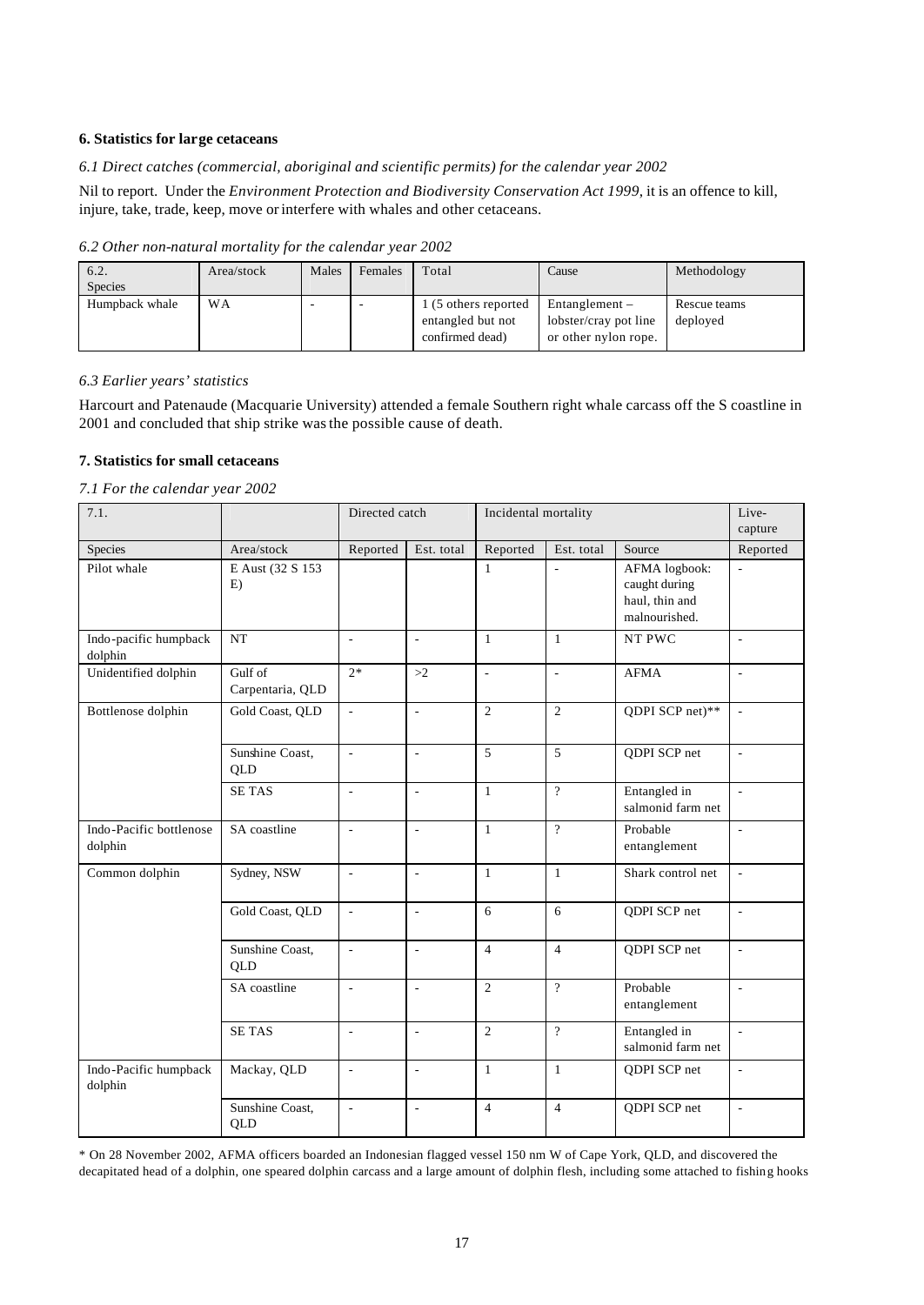as bait. The master of the vessel was arrested, convicted on three counts under the *Environment Protection and Biodiversity Conservation Act 1999*, and sentenced to three months' imprisonment.

\*\* QDPI SCP = Queensland Department of Primary Industries Shark Control Program. Further information is available from B. Lane.

*7.2 Earlier years' statistics*

| 7.2.                    |            | Directed catch |            | Incidental mortality |            |         | Live-<br>capture |
|-------------------------|------------|----------------|------------|----------------------|------------|---------|------------------|
| Species                 | Area/stock | Reported       | Est. total | Reported             | Est. total | Source  | Reported         |
| Indo-Pacific bottlenose | <b>VIC</b> |                |            | 0(3)                 |            | $DRI^*$ |                  |
| dolphin                 |            |                |            | released             |            |         |                  |
|                         |            |                |            | alive $2001$ )       |            |         |                  |

\* One event was reported, in which a commercial fishing net accidentally captured three dolphins, and released all alive.

## **8. Strandings**

NSW: The Australian Museum: contact Sandy Ingleby (6 College St., Sydney, NSW 2010) for information on stranded cetaceans the Museum collected during the 2002 calendar year: Arnoux's beaked whale, Blainsville's beaked whale, Gray's beaked whale, Bottlenose dolphin, Sperm whale. NSW NPWS notifies the Museum of the locality of strandings and coordinates provision to the Museum of samples and specimens of interest.

NSW: National Parks and Wildlife Service: contact Kelly Waples (Wildlife Management, NPWS, PO Box 1967, Hurstville NSW 2220) for information from the NPWS strandings database. This contains the date, location, outcome, autopsy details (when available) and contact personnel for 11 stranding events in NSW during 2002, involving 14 animals: Sperm whale (n=2), Bottlenose dolphin (n=3), Pygmy sperm whale (n=1), Melon-headed whale (n=1), False killer whale  $(n=1)$ , Blainsville's beaked whale  $(n=1)$ , Gray's beaked whale  $(n=1)$ , Arnoux's beaked whale  $(n=1)$ , Humpback whale  $(n=1)$ , Southern right whale  $(n=2)$ .

NT: Parks and Wildlife Commission: contact Ray Chatto (PO Box 496, Palmerston NT 0831) for information on strandings in the NT, including an Indo-Pacific humpback dolphin calf near Darwin in March 2002 and an unidentified large baleen whale on Elcho Island in June 2002.

QLD: Parks and Wildlife Service: contact Col Limpus (PO Box 155, Brisbane Albert Street, QLD 4001) for information on the collection of stranded cetaceans in QLD. The EPA oversees the collection of stranded cetaceans in the state and maintains the Queensland Marine Wildlife Stranding and Mortality Database, which summarises all records of sick, injured or dead marine wildlife reported to the Agency. An annual report is complied for cetaceans and pinnipeds. Most reports of individual strandings are supplied by the Agency and GBRMPA staff, including those via the state-wide stranding hotline telephone number 1300 360 898. Other reports come directly from members of the public, including organisations such as Sea World and Underwater World. In addition to the general reporting, the database contains all mortality records from the QDPI Shark Control Program.

QLD: Museums: contact Robert Patterson (Queensland Museum, PO Box 3300, South Brisbane, QLD 4101) for information on skeletal material collected from cetaceans found in QLD and sent to the Museum for preparation. Contact Peter Arnold (Museum of Tropical Queensland, 70-102 Flinders Street, Townsville, QLD 4810) for information on the heads from stranded cetaceans in the central and northern Great Barrier Reef region, which are deposited in the Museum for extraction and preparation of skulls.

SA: South Australian Museum: contact Catherine Kemper (North Terrace, Adelaide, SA 5000) for more information from the SA Museum cetacean stranding database. In 2002, the Museum added records of 37 stranding/entanglement events in SA to the database. These involved: Bottlenose dolphin (n=10), Common dolphin (n=10), Unidentified dolphin  $(8, n=9)$ , Pilot whale  $(n=4)$ , Southern Right whale  $(n=2)$ , Unidentified baleen whale  $(n=1)$ .

TAS: Department of Primary Industries, Water and Environment: contact Rosemary Gales (Nature Conservation Branch, DPIWE, GPO Box 44, Hobart, TAS 7001) for strandings data from 18 events involving 31 animals in 2002. Nature Conservation Branch staff attend strandings as soon as possible and take action following the "Tasmanian Whale Action Plan" (NCB, 2002). The dataset contains information on the date, location, responsible person and the action taken, for each event. The following species stranded off TAS in 2002: Sperm whale  $(1, n=9)$ , Southern right whale  $(n=1)$ , Pygmy right whale  $(n=1)$ , Gray's beaked whale  $(n=1)$ , Long-finned pilot whale  $(n=1)$ , unidentified whale  $(n=1)$ , Risso's dolphin  $(n=1)$ , Bottlenose dolphin  $(3, n=7)$ , Common dolphin  $(n=5)$ , unidentified dolphin spp  $(n=3)$ . The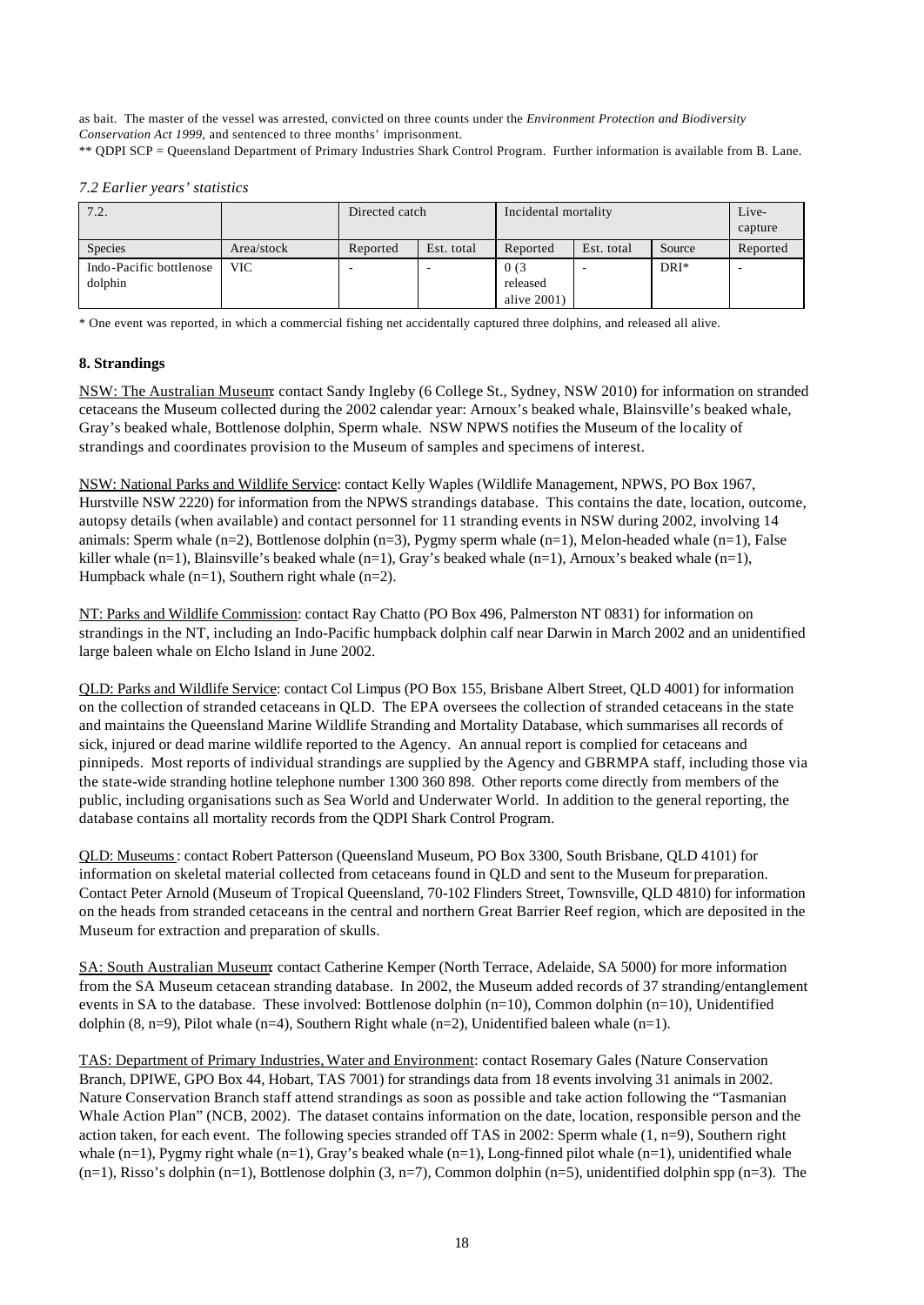## TAS Whale Hotline is ph 0427 942 537.

VIC: Dolphin Research Institute: Contact Wendy Dunn (P.O. Box 77, Hastings, VIC 3193) for information on 4 strandings of Indo-Pacific bottlenose dolphins in 2001 (not previously reported) and 3 strandings of larger cetaceans. The DRI maintains records on strandings of small cetaceans in the area encompassing Port Phillip Bay and nearby ocean beaches. All measurements are collected according to the standardised methods.

WA: Department of Conservation and Land Management: contact Peter Mawson and Christine Freegard (Locked Bag 104, Bentley Delivery Centre, WA 6983) for information from the WA strandings data set. This contains information on the sex, maturity and status of 20 stranding events involving 76 animals in 2002: False killer whale (n=58), Humpback whale  $(n=8)$ , Common bottlenose dolphin  $(n=6)$ , Gray's beaked whale  $(2, n=3)$ , Sperm whale  $(n=1)$ , Andrew's beaked whale (n=1), Long-finned pilot whale (n=1).

## **9. Other studies and analyses**

## Non-lethal research on whale diet – Blue whale, Humpback whale, Fin whale, Sperm whale

A DNA-based method for identifying species of krill present in faecal samples of cetaceans has been developed (Jarman *et al.*, 2002). This resulted in the identification of *Nyctiphanes australis* from a single Pygmy blue whale faecal sample. The AAD is analysing faecal samples opportunistically collected in 2002 from Blue whales (5 samples), Sperm whales (4 samples) and one Humpback whale, as well as samples from Blue and Fin whales collected previously.

## Acoustics – Humpback whale

The pilot study for HARC conducted at Peregian Beach, SE QLD, 14 September – 26 October 2002, involved researchers from the University of Queensland (Michael Noad, Peter Hale, Josh Smith), Defence Science and Technology Organisation (Doug Cato), Scripps Institution of Oceanography (Dale Stokes, Grant Deane) and the Woods Hole Institution of Oceanography (Mark Johnson). The project also involves David Paton (SCCWR, in charge of boating operations), and Eric Kniest (University of Newcastle, helping with visual and acoustic tracking of whales).

HARC will examine the interaction between migrating Humpback whales and their acoustic environment. This study will characterise and measure the ambient acoustic environment of the whales, attemp t to establish how whales use their own vocalisations and other self-generated sounds to communicate, examine ways in which the whales might use the ambient sound field for navigation, and examine possible effects of various anthropogenic sound sources, particularly ship sound. The study is based on simultaneous real-time acoustic and visual tracking of the whales as they migrate past Peregian Beach. Similar work has been conducted previously at this site (Noad and Cato, 2001; Noad, 2002), but the accuracy of tracking has been improved and visual and acoustic tracking integrated in real-time, providing up to date information on the whereabouts and singing status of all animals in the area.

In 2002 the pilot study collected 81 recordings (180 hours) of Humpback song including 57 recordings made using an array of 3 or 4 hydrophones, which allowed the tracking of at least 66 singers. Further analysis is required to better determine how many passed through the study site as some singers were recorded but not tracked, and some singers within 10km were sampled only. On any given day the numbers of singers that passed during daylight hours ranged from 0 to 8. Additionally, automated sample recordings were made for 2min every 15min around the clock to collect a comprehensive record of the acoustic environment.

## Whale watching – integrating various needs

K.A. Stamation, D.B. Croft, K. Waples, S.V. Briggs and P.D. Shaughnessy researched whale watching in NSW, on integrating the needs of whales, tourists, industry and regional communities. This project examines both the human and animal dimensions of the interface between whale-watching tourism and the whales to create a management framework to sustain the whale watching industry in S NSW (Sydney – Eden). This research is being conducted as part of a PhD with the University of NSW and in conjunction with NSW NPWS and the Cooperative Research Centre for Sustainable Tourism, March 2002 – March 2005.

The project aims to determine and model whales' responses to changes in distance between a whale and boat, to direction and speed of approach, and to the type of vessel and engine so as to provide quantitative measures of the effects of whale watching that can be monitored. It will test whether the behaviour of Humpback whales on their southward migration through southern NSW is different from their responses to tour boats in their nursery grounds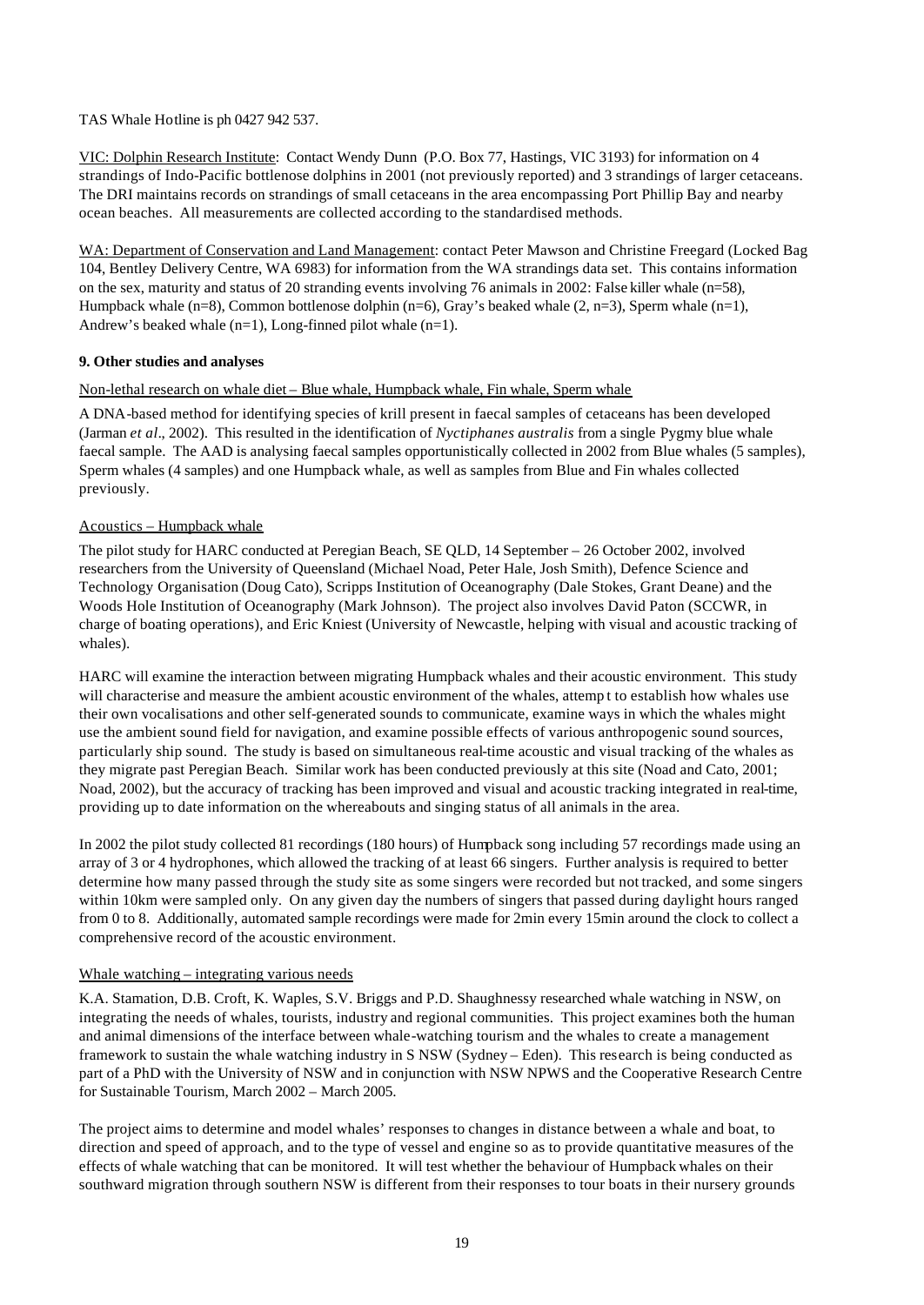of Hervey Bay and other areas around the world (e.g. nursery grounds in Hawaii and feeding grounds of Alaska). The responses of Southern right whales to tour boats will also be included, if encountered. Information on the number, location, operating schedules, and types of whale watching vessels operating during the southern migration of humpback whales will be provided.

The project also looks at the need to understand the perspectives and needs of stakeholders (regulatory agencies, and industry), regional communities and tourists. It will profile the attitudes and actions of these groups in the management of whale watching. In addition information is being gathered on the expectations and satisfaction of people who go whale watching (land and boat-based); the use of interpretative packages for whale watchers as an educational tool to influence people's attitudes towards wildlife and conservation generally; and on the effectiveness of different styles of interpretation.

## Genetics – Irrawaddy dolphin

Isabel Beasley (Tropical Environmental Studies, James Cook University), Peter Arnold (Museum of Tropical Queensland) and Kelly Robertson (Southwest Fisheries Centre, La Jolla) are comparing Irrawaddy dolphins from Australia and Asian countries, using morphological and molecular data.

## Taxonomy – Bottlenose dolphin

Catherine Kemper (SA Museum) and Peter Hale (University of Queensland) are preparing a paper on the taxonomy (skulls and skeletons) of Bottlenose dolphins. Morphological evidence suggests two species, the Indo-Pacific bottlenose dolphin (*Tursiops aduncus*) and Common bottlenose dolphin (*Tursiops truncatus*). Species lists for SA will be changed accordingly. The distribution of *T. aduncus* appears to be centred on the protected waters of the gulfs region of SA and may be isolated from other members of the species in WA and NSW. Hale will soon be analysing more tissues for genetic confirmation of the groups determined by morphology.

## Skeleton – Pygmy right whale

Catherine Kemper and Sentiel Rommel (Marine Mammal Lab, FLA) are continuing studies on a description of the unique skeleton of the Pygmy right whale.

## Sightings and strandings – Humpback whale

Kemper presented a paper on sightings and strandings of Humpback whales in SA to the Australian Mammal Society in July 2002, which is being prepared for publication. Records are available for all months of the year with most sightings and strandings in June and July. Further research is needed to clarify population affinities of animals seen in SA, as it is possible that they could be from either Group IV or V or both. Genetic samples are available for some carcasses. Kemper *et al*. will also submit a paper on the cause/circumstance of death in various cetaceans within the next few months. It summarises the categories of death (e.g. entanglement, disease, natural mortality, intentional killing) of all known records of dead cetaceans in SA.

## Interactions with fishing and aquaculture – Common and Bottlenose dolphin

Harcourt, Kemper and Tedman have begun a large project on the population abundance and structure, life history and feeding ecology of Common and Bottlenose dolphins in SA, particularly Spencer Gulf. Both live animals and carcasses will be studied with a view to determining the potential impact of some human activities on dolphin populations. The study will assess the ability of local dolphins to withstand different levels of mortality.

## Habitat use – Southern right whale

Rebecca Pirzl and Stephen Burnell (School of Ecology and Environment, Deakin University; Eubalaena Pty Ltd) conducted surveys to examine habitat use by Southern right whales in coastal calving grounds in August-October at Head of Bight, South Australia and Warrnambool, VIC. Aspects of right whale activity including movement and distribution patterns were surveyed, along with environmental attributes, in order to examine the relationship between distribution and habitat features. Data were collected on 32 days at Head of Bight and 19 days at Warrnambool.

Photo-identification and census surveys were conducted at Head of Bight, SA, August-October for a long term study of the ecology and behaviour of Southern right whales. The project is in its 13<sup>th</sup> consecutive year and field work in 2002 continued an unbroken time series of data that began in 1991. Photo-identifications of in excess of 60 individuals (excluding calves) were obtained. The study provides information on aspects of the population ecology and reproductive biology of Southern right whales. The maximum number of whales recorded at Head of Bight in 2002 was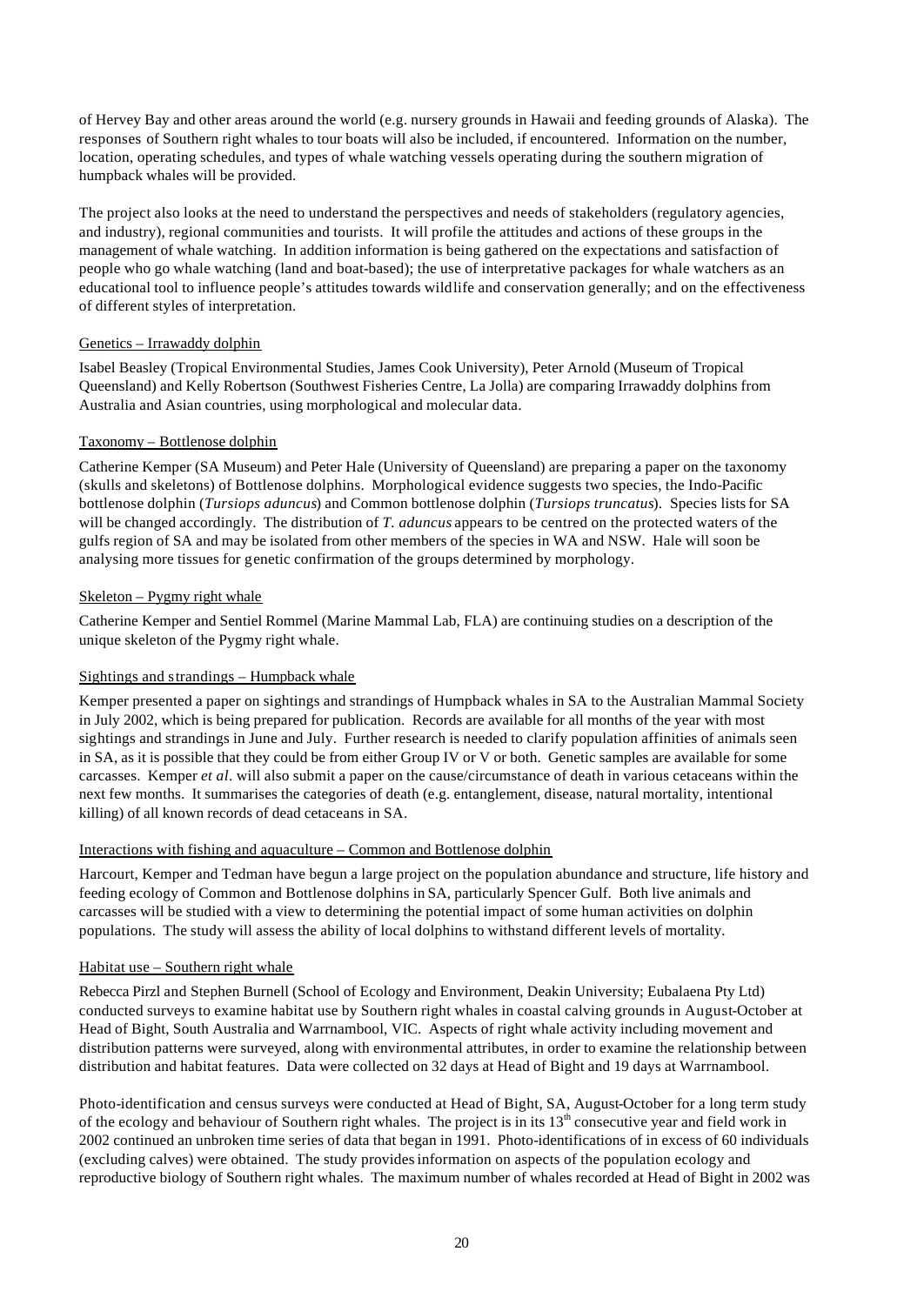71 on 31 August 2002. A minimum of 23 calves was born at Head of Bight in 2002. Four females with calves were recorded at Warrnambool during the survey period.

#### Behaviour and genetics – Bottlenose dolphin

A number of researchers in WA developed techniques for studying Bottlenose dolphin. Behaviour and communications in Shark Bay, WA: principal researcher Dr J. Mann (Georgetown University, Washington DC, USA). Behavioural ecology of juveniles in Shark Bay, WA: Dr A. Samuels (Rice Conservation Biology Centre, Brookfield Zoo, IL, USA). Behaviour: H. Finn (Murdoch University). Genetics on WA coastline: Dr M. Krützen, Dr B. Sherwin, Dr P. Schupp (University of NSW). Acoustic recordings to study echolocation: J. Pettis (Georgetown University, Washington DC, USA). Impact of boating and human activities: L. Bejder (University of Dalhousie, Canada). Prey choice: Dr L.M. Dill (Simon Fraser University, Canada). Ecology in Cockburn Sound, WA: R. Donaldson (Murdoch University).

#### Migration patterns – Humpback and Pygmy blue whales

Attaching satellite tags to Humpback and Pygmy blue whales off WA: principal researcher M. Jenner (WA Humpback Whale Project/ Centre for Whale Research).

#### Methods for abundance estimation – Minke whale

Mark Bravington (CSIRO) undertook an IWC contract on improving abundance estimates from line transect surveys when standard assumptions are violated, with specific application to Antarctic Minke whale surveys. Further methods

development is planned for 2003. A preliminary description can be found in Bravington, 2002.

#### Interactions with tour vessels – Indo-Pacific bottlenose dolphin

DRI (VIC) conducted its third year of observations from tour operator platforms of interactions between dolphin swim tour vessels and dolphins. See Dunn *et al* (2001).

#### Whale-watching impacts – Southern Right whale, Humpback whale, dolphins

In WA, researchers investigated the impacts of commercial whalewatching. WA CALM issued 115 whalewatching licences (for Southern right and Humpback whales) for the 2002 season. Commercial operators provided data on the number of passengers and whales seen during the season, which is still being analysed. 79 commercial dolphin watching licences were also issued during 2002. 108 licences for whale watching were issued in the previous 2001 season, and 62 commercial dolphin watching licences, to carry a total of 22,498 passengers.

#### **10. Literature cited**

- Anderson, M.J., Hinten, G., Paton, D. & Baverstock, P.R. 2001. A model for the integration of microsatellite genotyping with photographic identification of humpback whales. *Memoirs of the Queensland Museum* 47(2): 451-457.
- Bannister, J.L. 2003. Unpublished. Southern right whale aerial survey and photoidentification, southern Australia, 2002. Final report to Environment Australia. 22 pp (available from Environment Australia).
- Bannister, J.L., Burton, C.L.K. & Jenner, K.C.S. 2003. Unpublished. Investigation of blue whales off Perth, Western Australia, 2002-2003. Final report to Environment Australia. 21 pp (available from Environment Australia).
- Bell, C.H., Kemper, C.M. & Conran, J.G. 2002. Common dolphins *Delphinus delphis* in southern Australia: a morphometric study. *Australian Mammalogy* 24: 1−10.
- Bérubé & Palsbøll. 1996. Identification of sex in cetaceans by multiplexing with three ZFX and ZFY specific primers*. Molecular Ecology* 5: 283-287.
- Bravington, M.V. 2002. Spatial analyses of southern hemisphere minke whale data, allowing for size bias and sightability. Working Paper IA21 to IWC Scientific Committee 54.
- Dalebout, M.L., van Helden, A., Van Waerebeek, K., & Baker, C.S. 1998. Molecular genetic identification of southern hemisphere beaked whales (Cetacea: Ziphiidae). *Molecular Ecology* 7: 687-694.
- Donnellan, S., Kemper, C., Bell, C. & White, C. 2002. How many common dolphin species live in Australian waters? Waves 9(1): 15.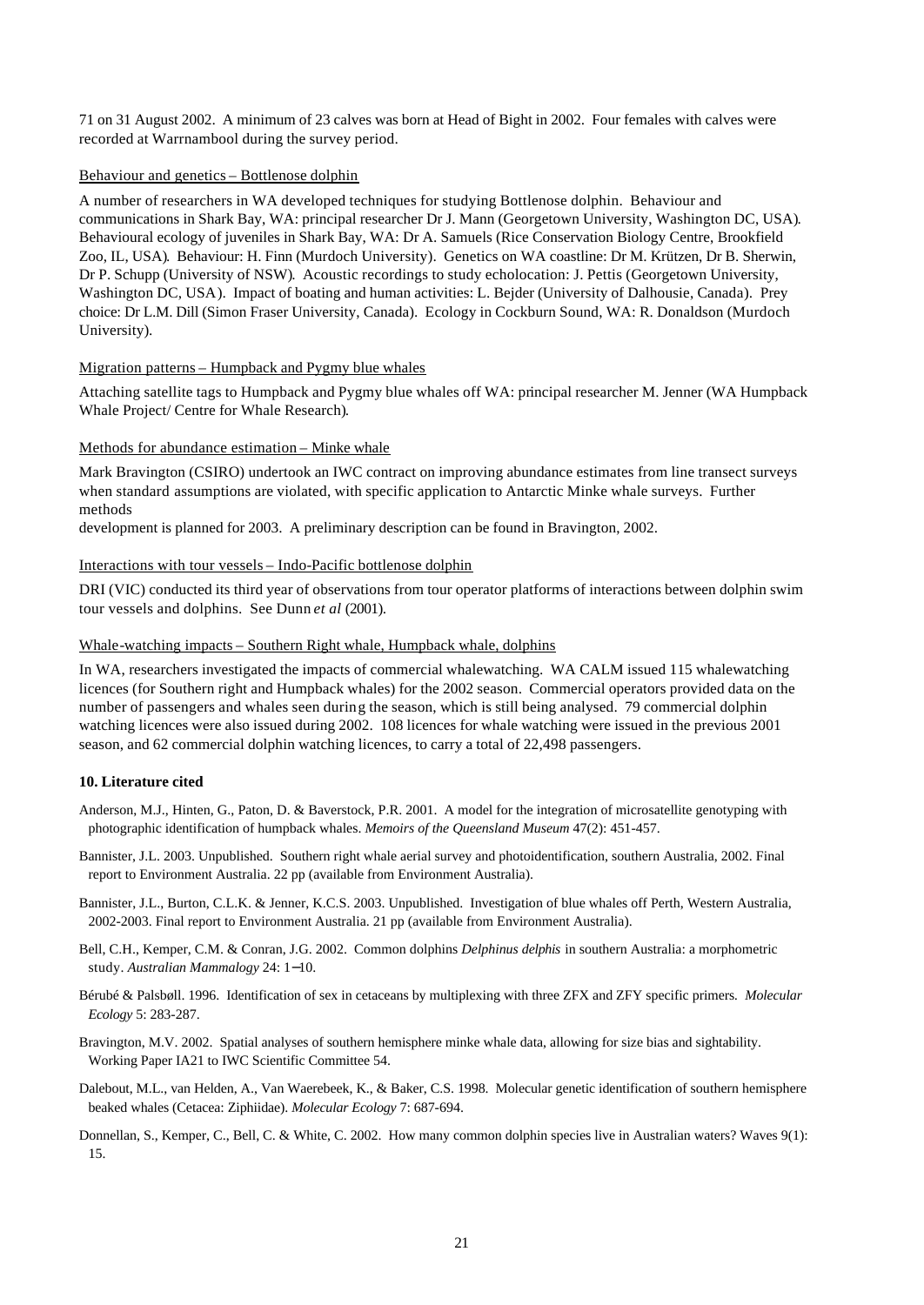- Dunn, W., Goldsworthy, A., Glencross, D. & Charlton, K. 2001. *Interactions between bottlenose dolphins and tour vessels in Port Phillip Bay, Victoria*. Report to DNRE Sustainable Dolphin Tourism Program, 60pp.
- Gales, R. & Pemberton, D. 2002. Unpublished. Stranding report Sperm Whales at Croppies Point NE Tasmania November 2002. Available from Rosemary Gales, Nature Conservation Branch, DPIWE, TAS.
- Garrigue, C., Aguayo, A., Baker, C.S., Caballero, S., Clapham, P., Constantine, R., Denkinger, J., Donoghue, M., Flórez-González, L., Greaves, J., Hauser, N., Olavarría, C., Pairoa, C., Peckham, H. & Poole, M. 2000. Movements of humpback whales in Oceania, South Pacific. SC/52/IA6.
- Jarman, S.N., Gales, N.J., Tierney, M., Gill, P.C. & Elliott, N.G. 2002. A DNA-based method for identification of krill species and its application to analysing the diet of marine vertebrate predators. *Molecular Ecology* 11: 2679-2690.
- Kaufmann, G.D., Lagerquist, B.A., Forestell, P.H., & Osmond, M.G. 1993. *Humpback whales of Australia: A catalogue of individual whales identified by fluke photographs*. QLD Department of Environment and Heritage, Brisbane.
- Morrice, M.G., Bell, C.H., van den Hoff, J., Paton, D. & Chambellant, M. 2002. Killer whales (*Orcinus orca*) in Australian territorial and surrounding waters – are they secure? In *Proceedings of the Fourth International Orca Symposium and Workshop, Chize France September 2002*.
- Mustoe, S.M. 2002. Unpublished. Aerial surveys of Blue Whales (*Balaenoptera musculus*) in Bass Strait. Available from Simon Mustoe, AES Applied Ecology Solutions Pty Ltd, 59 Joan Avenue, Ferntree Gully, VIC 3156.
- Moss, A. & Kocovski, J. 1998. *Hervey Bay Report Chlorophyll-a Sampling by The Oceania Project*. QLD Department of Environment & Heritage, Environmental Technical Report No 23.
- Nature Conservation Branch. 2002. Unpublished. The Tasmanian Whale Action Plan. Nature Conservation Branch, DPIWE, TAS. 1999 (updated 2002).
- Noad, M., Paton, D., Gibbs, N. & Childerhouse, S. 2002. Unpublished. A combined visual and acoustic survey of the cetaceans of Independent Samoa. Appendix 2, South Pacific Island Whale and Dolphin Program Report to Environment Australia.
- Noad, M.J. 2002. Singing giants change their tune. *Nature Australia* 27(4): 36-43.
- Paton, D., Gibbs, N., Childerhouse, S, & Noad, M. 2002. Unpublished. South Pacific Island Whale and Dolphin Program Samoa Stage 1. Report to Environment Australia.
- Paton, D. & Clapham, P. 2002. Unpublished. Preliminary analysis of humpback whale sighting survey data collected in Fiji, 1956- 1958. SC/54/H7.
- Paton D. & Gibbs, N. 2002. Unpublished. Documented and Anecdotal Cetacean Sighting 1761 –2001 in the Samoa, Fiji, Vanuatu and Solomon Island Regions.
- Spitz, S.S., Herman, L.M. & Pack, A.A. 2000. Measuring sizes of humpback whales (*Megaptera novaeangliae*) by underwater videogrammetry. *Marine Mammal Science* 16: 664-676.

#### **11. Publications**

- *11.1 Published or 'In Press' papers*
- Beasley, I., Arnold, P. & Heinsohn, G. 2002. Geographical variation in skull morphology of the Irrawaddy dolphin, *Orcaella brevirostris* (Owen in Gray, 1866). *Raffles Bull. of Zoology* Supplement 10: 15-34.
- Bedjer, L. & Hall, B.K. 2002. Limbs in whales and limblessness in other vertebrates: mechanisms of evolutionary and developmental transformation and loss. *J. Evolution and Development* 4(6): 445-458.
- Bedjer, L. & Samuels, A. In press. Critique of methods for evaluating impacts of nature-based tourism on cetaceans. In: Gales, N., Hindell, M. & Kirkwood, R.. eds. *Marine Mammals and Humans: Towards a sustainable balance*. Melbourne University Press.
- Bell, C., Shaughnessy, P., Morrice, M. & Stanley, B. Marine mammal and Japanese longline fishing vessels in Australian waters: interactions and other sightings. *J. Marine and Freshwater Research* (CSIRO).
- Birtles, R.A., Valentine, P., Curnock, M., Arnold, P. & Dunstan, A. 2002. *Incorporating visitor experiences into ecologically sustainable dwarf minke whale tourism in the northern Great Barrier Reef*. CRC Reef Research Centre Technical Report 42: ix + 65 pp.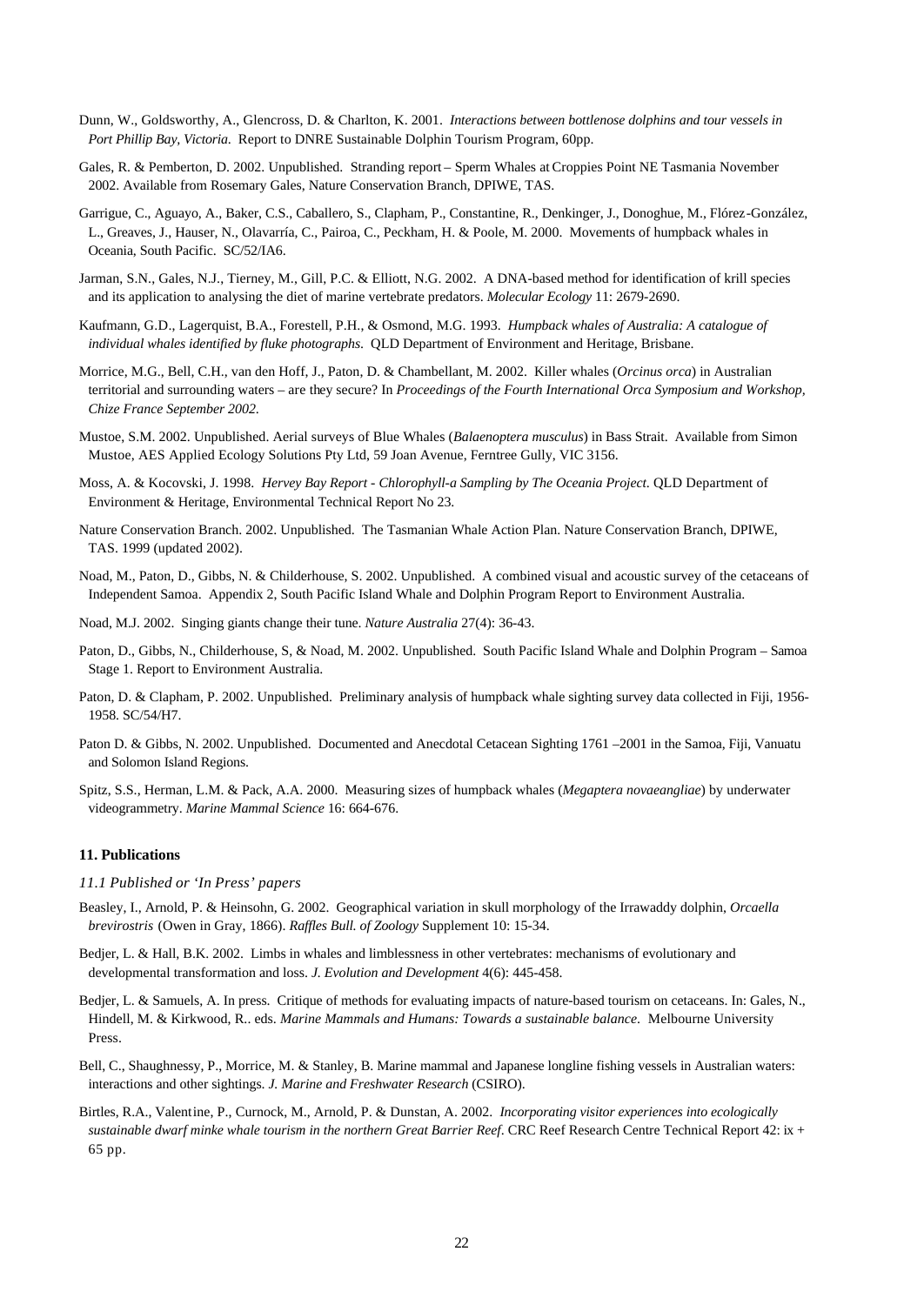- Birtles, R.A. & Arnold, P.W. 2002. *Dwarf minke whales in the Great Barrier Reef. Current state of knowledge May 2002.* CRC Reef Research Centre. 6pp.
- Birtles, R.A., Arnold, P.W. & Dunstan, A. 2002. Commercial swim programs with dwarf minke whales on the northern Great Barrier Reef: some characteristics of the encounters with management implications. *Australian Mammalogy* 24: 23-38. (revised and expanded version of SC/52/WW13).
- Chilvers, B.L. & Corkeron, P.J. 2002. Association patterns of bottlenose dolphins, *Tursiops aduncus*, off Point Lookout, Queensland, Australia. *Canadian J. Zoology* 80: 973-979.
- Corkeron, P.J. 2002. Captivity. In Perrin, WF, Würsig, B, Thewissen, JGM. eds. *The Encyclopaedia of Marine Mammals*. Academic Press, San Diego: 192-197.
- Evans, K., Morrice, M., Hindell, M. & Thiele, D. 2002. Three mass strandings of sperm whales (*Physeter macrocephalus*) in southern Australian waters. *Marine Mammal Science* 18(3): 622-643.
- Evans, K., Hindell, M., Robertson, K., Lockyer, C. & Rice, D. 2002. Factors affecting the precision of age determination in sperm whales, *Physeter macrocephalus*. *J. Cet Res. Manage*. 4(3): 193-201.
- Evans, K. In press. Pollution and marine mammals in the Southern Hemisphere: potential or present threat? In Gales et al, *Marine Mammals and Humans* (op cit).
- Evans, K., Hindell, M.A. & Thiele, D. In press. Body fat and condition in sperm whales, *Physeter macrocephalus*, from southern Australian waters*. J. Comparative Biochemistry and Physiology*.
- Gales, N.J., Dalebout, M. & Bannister, J. 2002. Genetic identification and biological observations of two free-swimming beaked whales: *Mesoplodon hectori*, Hector's beaked whale (Gray, 1871), and *Mesoplodon grayi*, Gray's beaked whale (von Haast, 1876). *Marine Mammal Science* 18(2): 437-448.
- Gill, P.C. 2002. A blue whale (*Balaenoptera musculus*) feeding ground in a southern Australian coastal upwelling zone. *J. Cet Res. Manage*. 4(2): 179-184.
- Jarman, S.N., Gales, N.J., Tierney, M., Gill, P.C. & Elliott, N.G. 2002. A DNA-based method for identification of krill species and its application to analysing the diet of marine vertebrate predators. *Molecular Ecology* 11: 2679-2690.
- Kneist, E. & Paton, D. 2002. Temporal GIS for Marine Mammal Research. *Abstracts of the 14th Biennial Conference on the Biology of Marine Mammals, Vancouver 2001*.
- Krützen, M., Barré, L.M., Möller, L.M., Heithaus, M.R., Simms, C. & Sherwin, W.B. 2002. A biopsy system for small cetaceans: darting success and wound healing in *Tursiops* spp. *Marine Mammal Science* 18: 863-878.
- Mesnick, S.L., Evans, K., Taylor, B.L., Hyde, J., Escorza-Treviño, S. & Dizon, A.E. In press. Sperm whale social structure: why it takes a village to raise a child. In de Wall, F.B.M. and Tyack, P.L. eds. *Animal social complexity. Intelligence, culture and individualized societies*. Harvard University Press.
- Morrice, M.G., Bell, C.H., van den Hoff, J., Paton, D. & Chambellant, M. 2002. Killer whales (*Orcinus orca*) in Australian territorial and surrounding waters – are they secure? In *Proceedings of the Fourth International Orca Symposium and Workshop, Chize France September 2002*.
- Noad, M.J. 2002. Singing giants change their tune. *Nature Australia* 27(4):36-43.
- Noad, M.J. & Cato, D.H. 2002. Acoustic surveys of humpback whales: Calibration experiments off the east coast of Australia. (Abstract) *J. Acoustic Soc Am* 112(5): 2398.
- Parra, G.J., Azuma, C., Preen, A.R., Corkeron, P.J, & Marsh, H. 2002 Distribution and status of Irrawaddy dolphins, *Orcaella brevirostris*, in Australian waters. *Raffles Bull. Zoology* 10: 141-154.
- Paton, D. & Clapham, P. 2002. Preliminary analysis of humpback whale sighting survey data collected in Fiji, 1956-1958. SC/54/H7.
- Reilly, S., Hedley, S., Borberg, J., Hewitt, R., Thiele, D., Watkins, J., Naganobu, M. In press. Biomass and energy transfer to baleen whales in the South Atlantic sector of the Antarctic. *Deep Sea Research*.
- Samuels, A., Bedjer, L., Constantine, R., & Heinrick, S. In press. A review of swimming wild cetaceans with a specific focus on the Southern Hemisphere. In Gales et al, *Marine Mammals and Humans* (op cit).
- Samuels, A., & Bedjer, L. In press. A study of habitual interaction between humans and wild bottlenose dolphins near Panama City Beach, FL. *J. Cet Res. Manage*.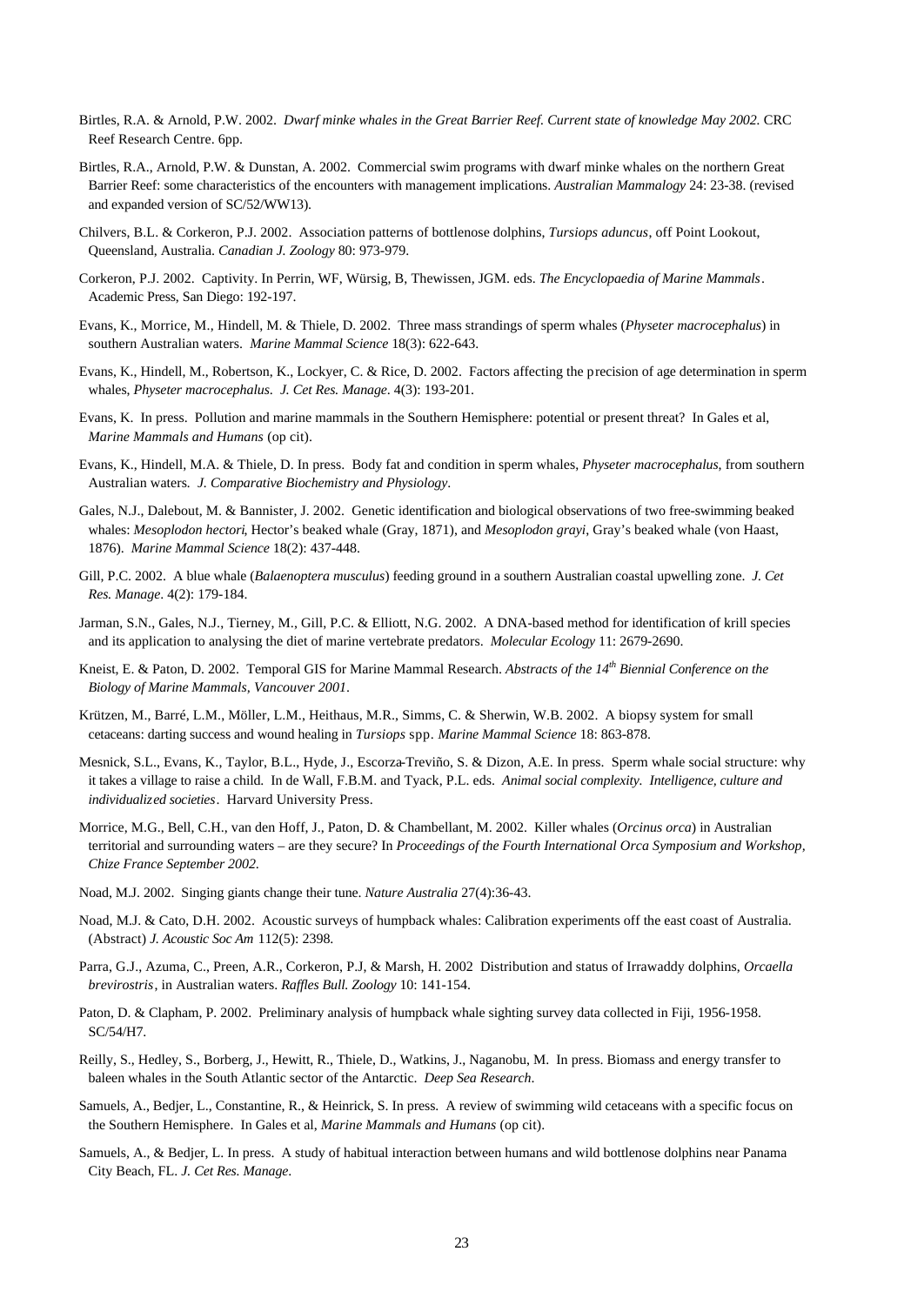- Stokes, T., Dobbs, K. & Recchia, C. 2002.Management of marine mammal tours on the Great Barrier Reef. *Australian Mammalogy* 24: 39-49.
- Thiele, D. 2002. International Whaling Commission Southern Ocean GLOBEC collaboration. Update from the Western Antarctic Peninsula. *GLOBEC International Newsletter* 8(2): 7-9.
- Valentine, P., Birtles, R.A., Cuirnock, M., Arnold, P.W & Dunstan, A. In press. *Getting closer to whales passenger expectations and experience, and management of swim with dwarf minke whale interactions on the Great Barrier Reef*.
- Valsecchi, E., Hale, P.T., Corkeron, P. & Amos, W. 2002. Social structure in migrating humpback whales (*Megaptera novaeangliae*): a molecular analysis. *Molecular Ecology* 11: 507-518.
- Van Parijs, S.M., Smith, J. & Corkeron, P.J. 2002. Using calls to estimate the abundance of inshore dolphins; a case study with Pacific humpback dolphins, *Sousa chinensis*. *J. Applied Ecology* 39: 853-864.

#### *11.2 Unpublished literature*

- Anon. 2002. Report on the seminar/workshop on photo-identification comparison of Australasian right whales, Adelaide, SA, March 21-25, 2002. Final report to Environment Australia. 15pp.
- Arnold, P.W., Birtles, R.A., Dunstan, A., Lukoschek, V. & Matthews, M. In manuscript. Colour patterns of the dwarf minke whale *Balaenoptera acutorostrata sensu lato*: general description and taxonomic implications.
- Arnold, P.W., Birtles, R.A., Matthews, M. & Dunstan, A. 2002. In manscript. Gulping behaviour of rorquals: preliminary underwater observations and their relevance to evolution of feeding in *mysticete* whales. Presentation at *Third Conference on Secondary Adaptation to Life in Water*, Otago, New Zealand, December 2002 (abstract).
- Bannister, J.L. 2003. Southern right whale aerial survey and photoidentification, southern Australia, 2002. Final report to Environment Australia. 22 pp (available from Environment Australia).
- Bannister, J.L., Burton, C.L.K. & Jenner, K.C.S. 2003. Investigation of blue whales off Perth, Western Australia, 2002-2003. Final report to Environment Australia. 21 pp (available from Environment Australia).
- Bannister, J.L. & Burton, C.L.K, 2002. Investigation of blue whales off Perth, Western Australia, 2000-2002 aerial surveys. Final report to Environment Australia. 10 pp (available from Environment Australia).
- Birtles, R.A., Arnold, P.W., Dunstan, A. & Valentine, P. 2002. Information needs for the ecologically sustainable management of swim-with-dwarf minke whale ecotourism on the Great Barrier Reef. Presentation at *Ecology 2002* (joint meeting of the Ecological Societies of Australia and New Zealand), Cairns, December 2002 (abstract).
- Birtles, R.A., Barnett, B., Arnold, P.W, Valentine, P. & Dunstan, A. 2002. Minkes in control? the pathways to self-regulation by the swim-with-whales ecotourism industry on the northern Great Barrier Reef. Presentation at *International Conference, Ecotourism Association of Australia*, Cairns, October 2002. (website: http://www.reef.crc.org.au/aboutreef/wildlife/minkewhale.html)
- Bravington, M.V. Spatial analyses of southern hemisphere minke whale data, allowing for size bias and sightability. Working Paper IA21 to IWC54 SC.
- Burns, D. 2002a. A review of the photographic identification of naturally marked individuals in animal behaviour and population studies. Southern Cross University, Lismore NSW Australia.
- Burns, D. 2002b. Photographic identification of individual humpback whales (Megaptera novaeangliae) off Cape Byron, east coast Australia. Honours Thesis Southern Cross University, NSW.
- Constable, A. & Gales, N.J. 2002. Evaluating the strength of interactions between predators and prey species in food webs: an Index of Predator Influence (IPI) on controlling available production of prey. Paper to IWC Modelling Workshop on Cetacean-Fishery Competition at La Jolla, 25-27 June 2002. 19pp.
- Gales, R. & Pemberton, D. 2002. Unpublished. Stranding report Sperm Whales at Croppies Point NE Tasmania November 2002. Available from Rosemary Gales, Nature Conservation Branch, DPIWE, TAS.
- Gales, N.J. & Jarman, S.N. 2002. A non-lethal genetic method for identifying whale prey. Paper SC/54/O7 to IWC 54 SC. 6pp.
- Gill, P.C. & Morrice, M.G. 2003. Cetacean observations, blue whale compliance aerial surveys, Santos Ltd seismic survey program, VIC/P51 and P52, November-December 2002. Final report to Santos Ltd. WEG 01/2003. 38 pp.